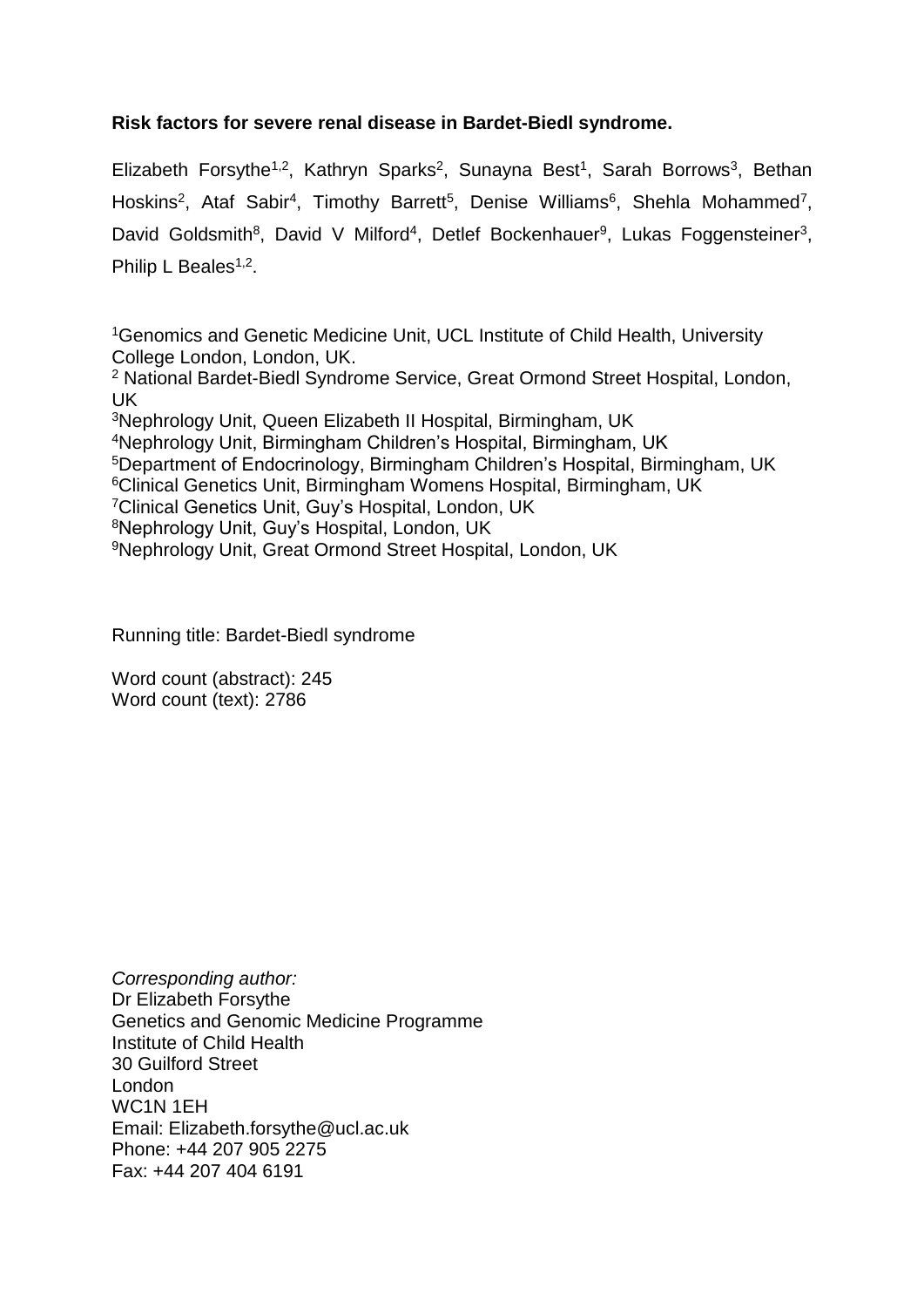#### **Abstract**

Bardet-Biedl syndrome is a rare autosomal recessive multi-system disease characterised by retinal dystrophy, renal malformation, obesity, intellectual disability, polydactyly and hypogonadism. Nineteen disease causing genes (*BBS1-19*) have been identified of which mutations in *BBS1* are most common in North America and Europe.

A hallmark of the disease, renal malformation is heterogeneous and is a cause of morbidity and mortality through the development of chronic kidney disease. We studied the prevalence and severity of chronic kidney disease in the largest reported cohort of patients with Bardet-Biedl syndrome-related renal disease, further elucidating the phenotype and identifying risk indicators.

Results from 350 patients attending the UK national Bardet-Biedl syndrome clinics were analysed. Thirty one per cent of children and 42% of adults had chronic kidney disease. Eight percent of adults had stage 4-5 chronic kidney disease. In childhood, renal disease was primarily detected within the first year of life and stage 4-5 chronic kidney disease was present in 6%. Fifty one percent of patients had structural renal abnormalities on ultrasonography and 35% were hypertensive. These risk factors also correlated statistically with chronic kidney disease stages 3b-5.

Genotype and mutation type were statistically significant risk indicators. Mutations in *BBS1* or two missense mutations were associated with less severe or lack of chronic kidney disease in comparison to mutations in *BBS10* or two truncating mutations.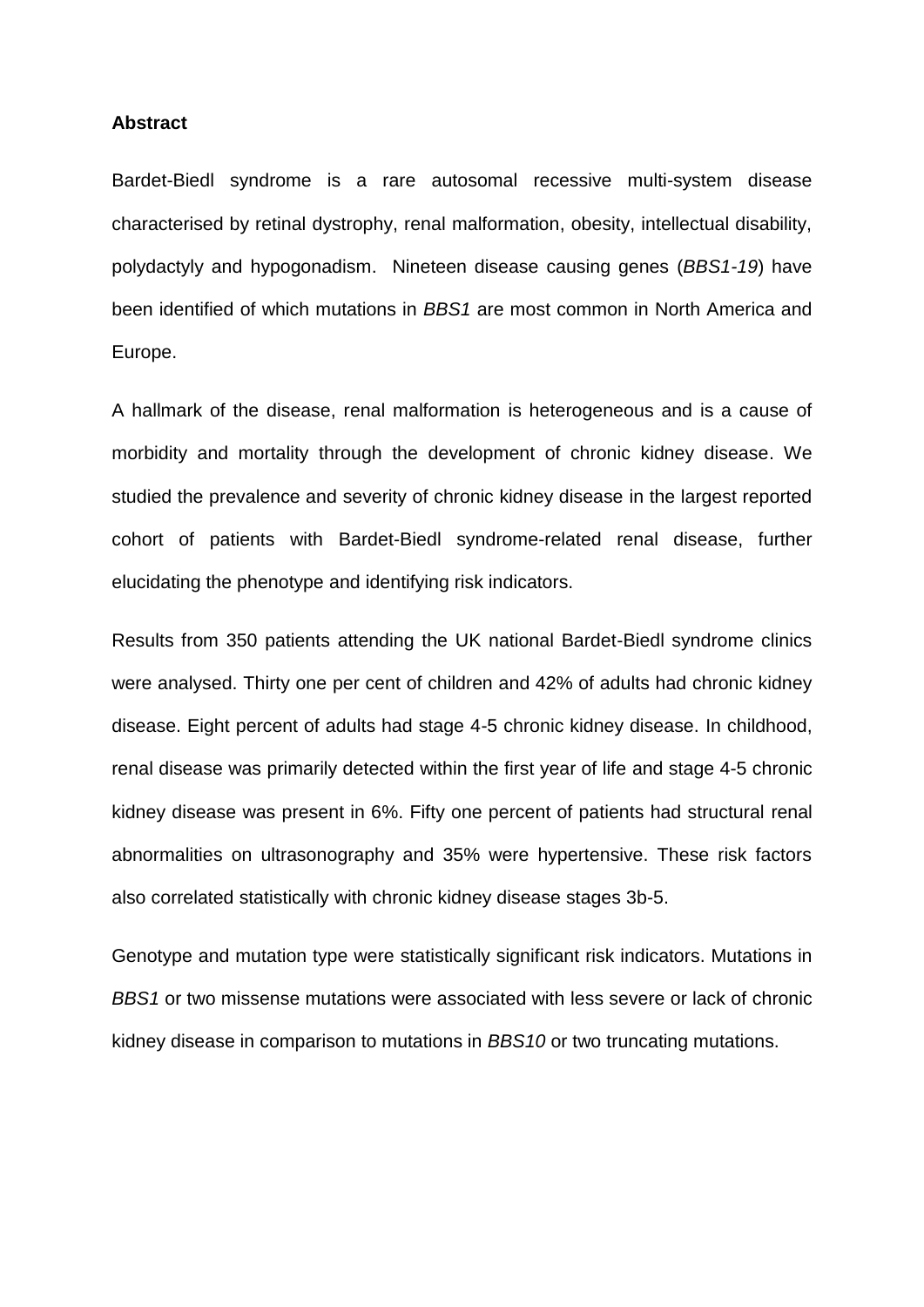This study describes the largest reported cohort of patients with renal disease in Bardet-Biedl syndrome and identifies risk factors to be considered in genetic counselling.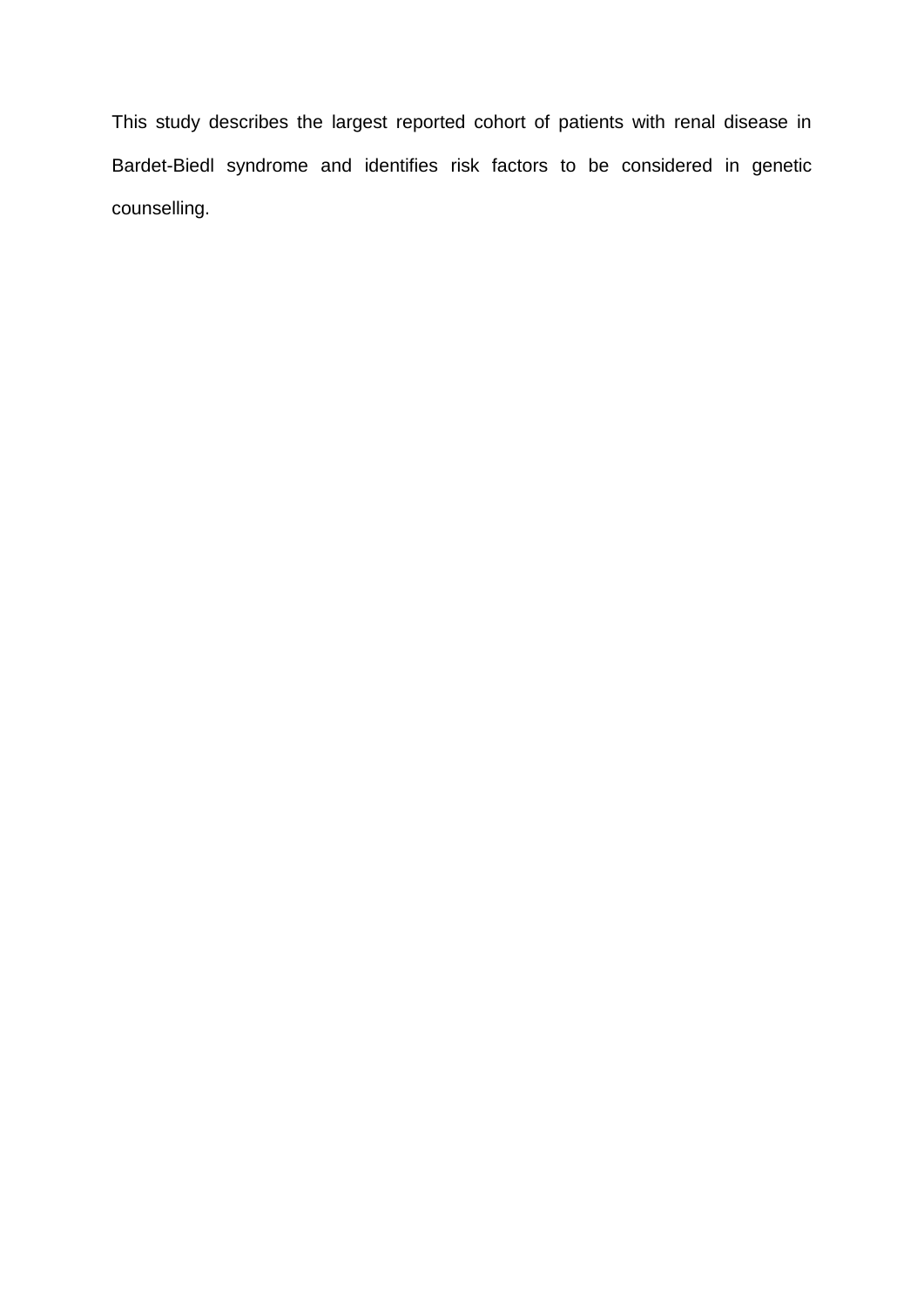### **Introduction**

Bardet-Biedl syndrome (BBS) is a rare autosomal recessive ciliopathy characterised by rod cone dystrophy, renal malformations, learning difficulties, obesity, post-axial polydactyly and hypogonadism. <sup>1</sup> Nineteen disease causing genes have been identified (*BBS1-BBS19*) in the last two decades. BBS genes code for proteins that localise to the cilia or the basal body and are thought to be involved in cilia development and maintenance<sup>2</sup>. Mutations in BBS genes lead to defective cilia. Sequencing of known disease causing genes confirms a clinical diagnosis of BBS in around 80% of patients<sup>2</sup>. Variable expressivity is a hallmark of BBS and both interand intrafamilial phenotypic variation is observed. 2

Structural renal and urinary tract anomalies and renal dysfunction is a cause of considerable morbidity and reported to affect 53-82% of patients with BBS. $2-6$  The primary renal phenotype is highly variable ranging from cystic tubular disease, dysplastic renal disease and focal segmental glomerulosclerosis to concentrating defects.<sup>3-7</sup> Lower urinary tract dysfunction is observed in many patients and may have upper renal tract sequelae.<sup>8</sup> It is thought that ciliary dysfunction leads to disturbance of the non-canonical Wnt signalling pathway which may contribute to the development of cystic kidney disease classically associated with BBS.<sup>2</sup> Secondary renal disease may occur as a consequence of hypertension and diabetes which are frequently observed in this population.

The high frequency of renal disease in BBS is a cause of great anxiety among patients due to the devastating effect this can have on quality of life, morbidity and mortality.<sup>4-6</sup> This study examines renal disease in the largest reported cohort of BBS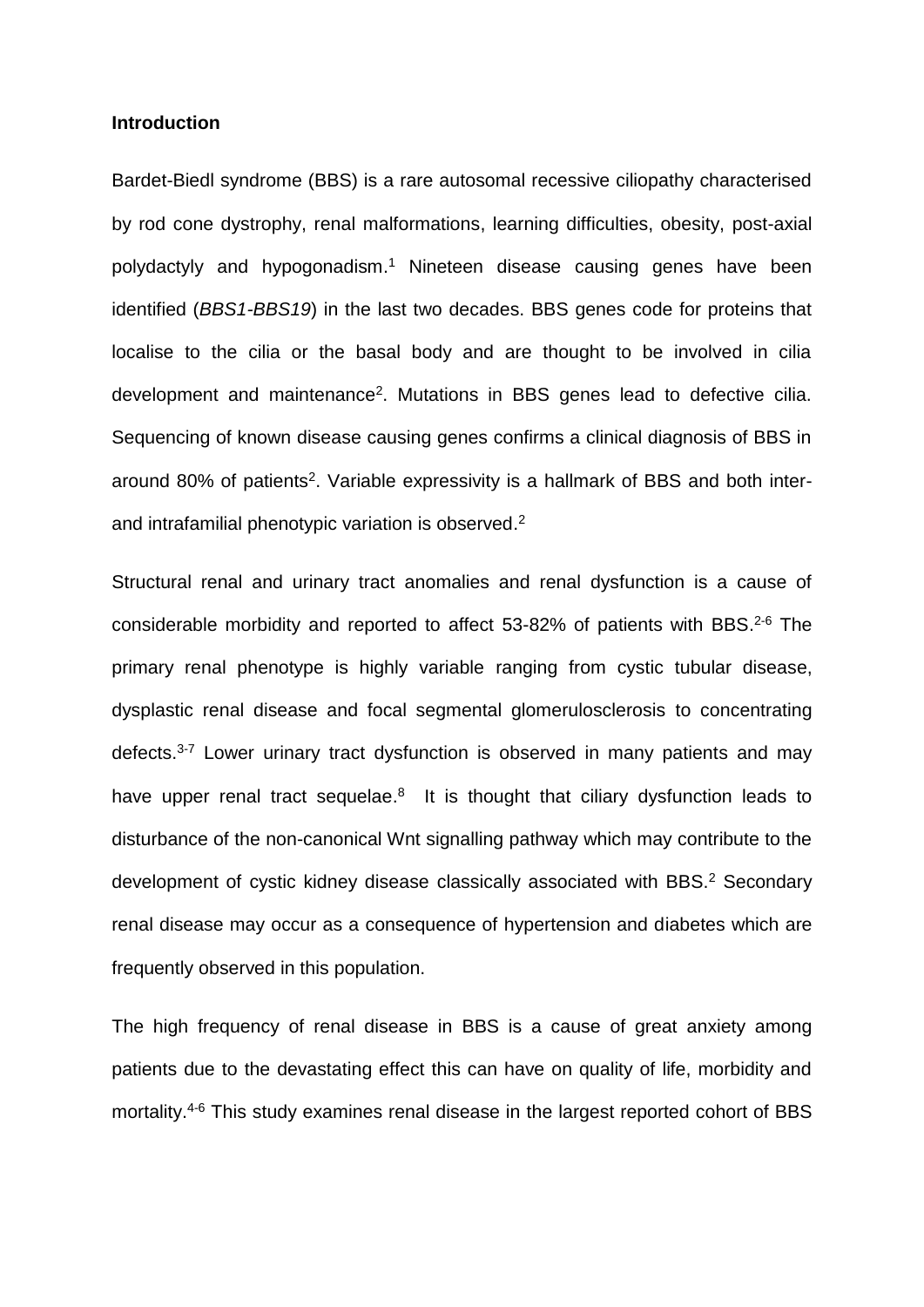patients and identifies indicators of disease which are directly relevant to patient management and clinical stratification.

## **Results**

#### *Overview of the BBS population*

Three hundred and fifty patients attended the adult and paediatric national BBS clinics in Birmingham and London over a four year period (2010-14). The patient population ranged in age from birth to 60 years old, with a peak frequency in the six to ten year old category, and with few older adults.

Diagnosis was based on clinical phenotyping. All patients underwent genetic testing. On sequencing 13 disease related genes, molecular confirmation of the diagnosis was achieved in 80% of all pedigrees (216 of 270) and in 77% of all patients (265 of 350). A full list of genotypes can be found in supplemental table 1. The gender distribution was 54% male and 46% female. Sixty nine per cent of patients were Caucasian, 28% South East Asian and the remaining 3% had a mixture of other backgrounds (African, Chinese and Ashkenazi Jewish).

The distribution of genotypes is demonstrated in figure 1. For the purpose of statistical analysis mutation type was classified according to severity. One hundred and twenty five patients had two missense mutations, eighty two had two truncating mutations (nonsense, frameshift, splice site or a combination), 39 had a combination of missense and truncating mutations and the remaining nineteen patients had other mutation combinations, including exon deletions and start codon aberrations.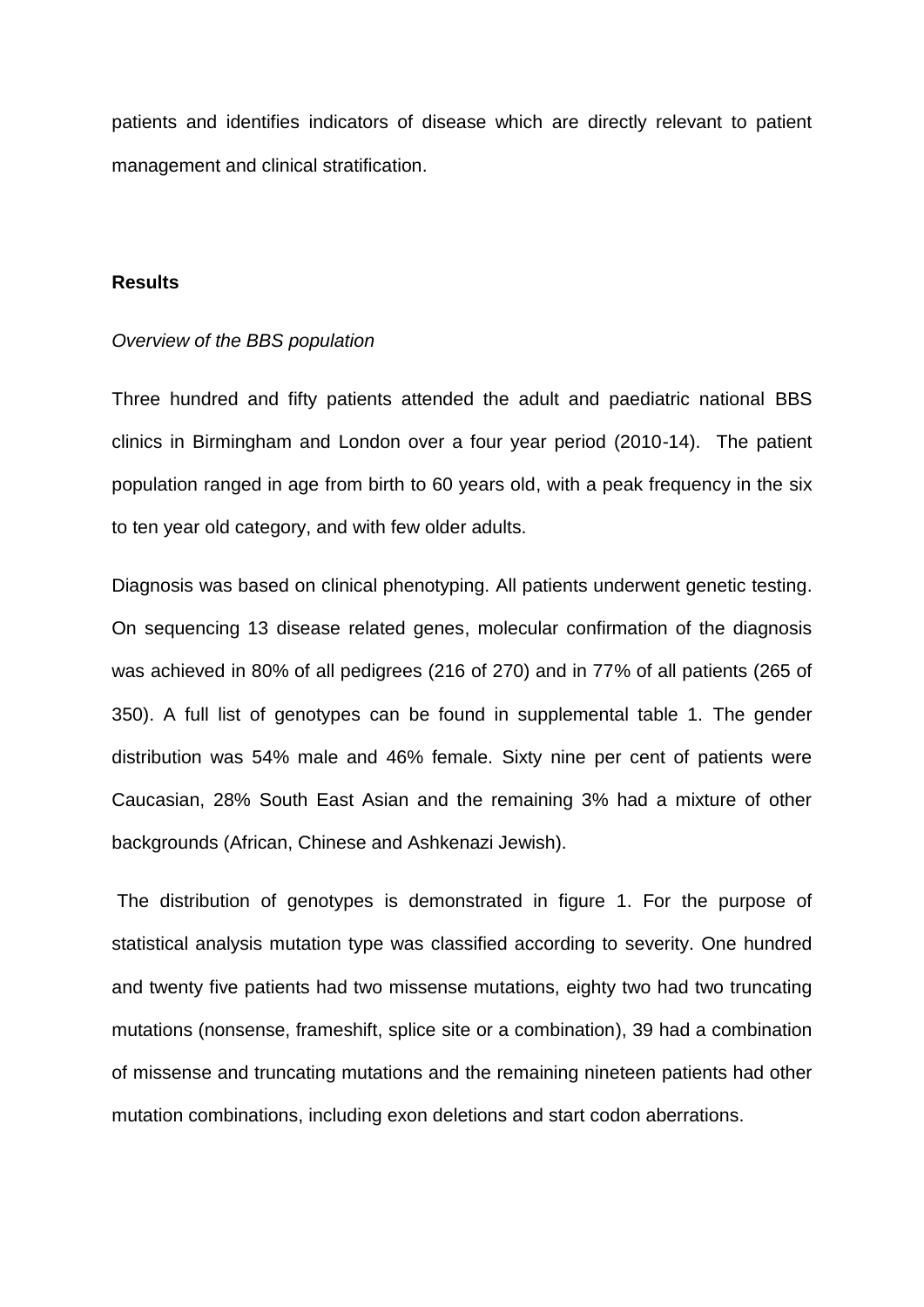#### *Age of onset of renal disease*

One hundred and fifty six paediatric patients were seen in the paediatric clinics. Of these we were able to retrospectively obtain the earliest recorded age of onset of Chronic Kidney Disease (CKD) stage<sup>9</sup> 2-5 in 49 paediatric patients attending the BBS clinic (figure 2). All paediatric patients with CKD4-5 were diagnosed before the age of 5. The majority of patients with any stage of CKD presented before the age of 10. Since the peak referral age to the clinic is late childhood, later recorded onset of CKD is likely to reflect significant ascertainment bias as patients may have asymptomatic renal disease and no previous renal sonography.

Observations from the national BBS clinics suggest that patients either develop CKD4-5 in childhood or maintain normal or near-normal renal function into adulthood. Figure 3 demonstrates that frequency of CKD4-5 remains similar in adults and children (8% and 6% respectively).

## *Prevalence of chronic renal disease*

Estimated GFR (eGFR) results were available for 189 adults and 133 paediatric patients. Seventy per cent of adult patients had at least two eGFR readings. The prevalence of each stage of CKD in adults and children is demonstrated in figure 3 where CKD2-5 is present in 42% and 31% respectively. In the adult population (n=194) 107 patients were considered free of renal disease or had CKD1, and five did not have an eGFR or a renal ultrasounds scan. Forty three adult patients had a normal renal ultrasound scan and 47 had a structural abnormality. In the paediatric population (n=156) 84 patients were considered free of renal disease or had CKD1,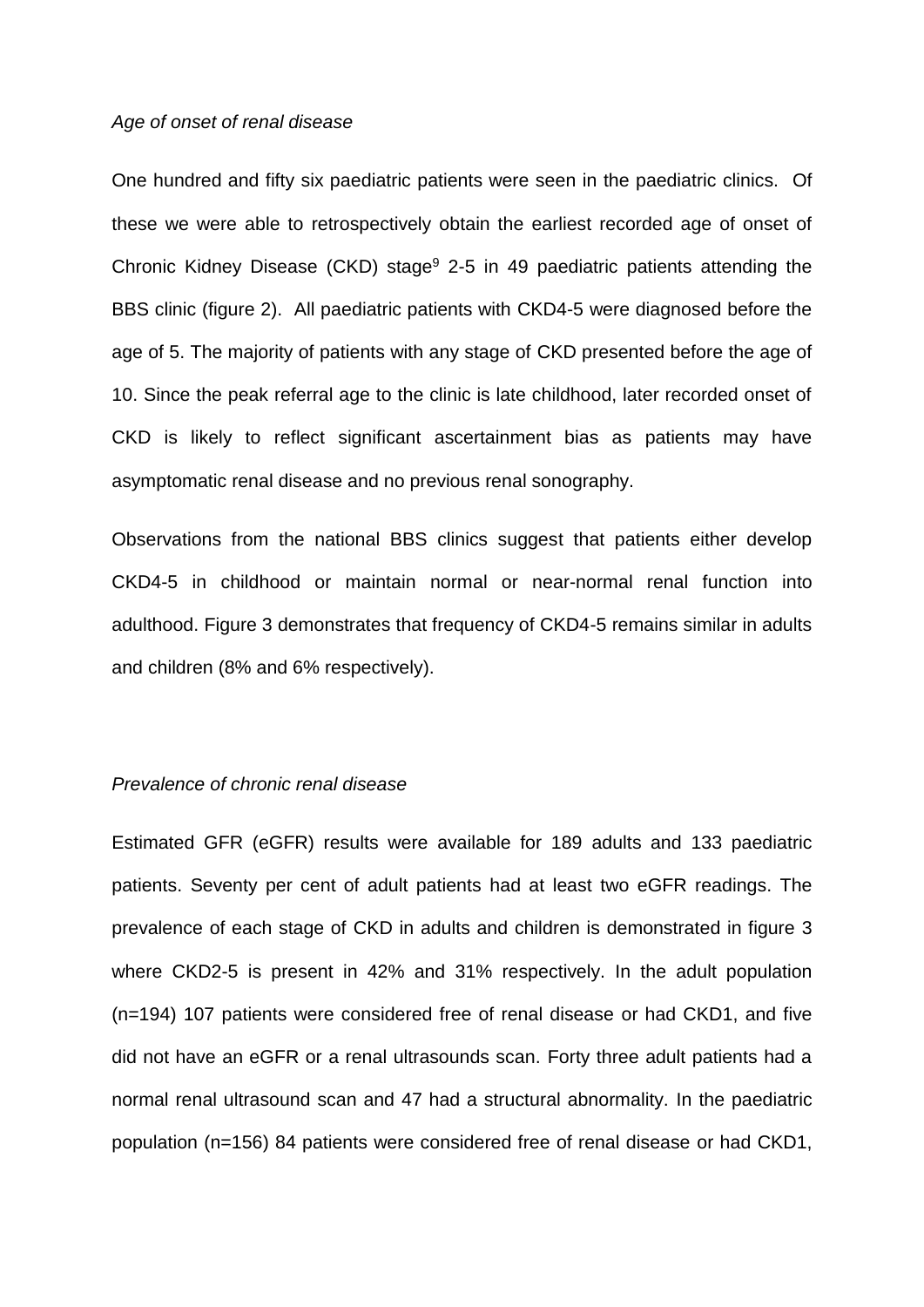and 23 patients did not have an eGFR. Eighty seven paediatric patients had a renal ultrasound scan, 43 of which revealed a structural abnormality. Nine patients had neither a documented eGFR or ultrasound scan. All patients were requested to provide a sample for urinalysis. Ninety per cent of children and 96% of adults respectively were able to comply. Urinalysis was normal in all those considered free of renal disease. Tables 1a and 1b demonstrate the number of patients seen in the adult and paediatric clinics and the prevalence of CKD indicators. Tables 2a and 2b demonstrate the prevalence of CKD stages 2-5 in the adult and paediatric populations presenting to the Bardet-Biedl syndrome clinics.

The age at which patients reached CKD5 is known for 20 patients in this cohort. Of these patients 70% (n=14) had reached CKD5 by the age of 20. The age of onset of CKD5 was delineated retrospectively and Kaplan-Meier survival to CKD5 is demonstrated in figure 4.

Genotype and mutation type analyses in adults with BBS revealed statistically significant correlations with the presence of severe renal disease defined as CKD stage 3b to 5 (eGFR<45 ml/min/1.73m<sup>2</sup>). Univariable logistical regression analysis indicated that mutations in *BBS2*, *BBS10* and *BBS1*2 were more likely to be associated with severe renal disease than mutations in *BBS1* (p values: 0.02, 0.0003, 0.03 respectively) (table 3). Univariable logistical regression analysis of mutation type revealed that truncating mutations and truncating/missense mutations were statistically associated with severe renal disease in comparison to two missense mutations (p values= 0.000003, 0.01 respectively) (table 3).

Proportional frequencies of CKD stages 2, 3, 4 and 5 in adults were compared for the commonest genotypes *BBS1* and *BBS10* as outlined in figure 5. Patients with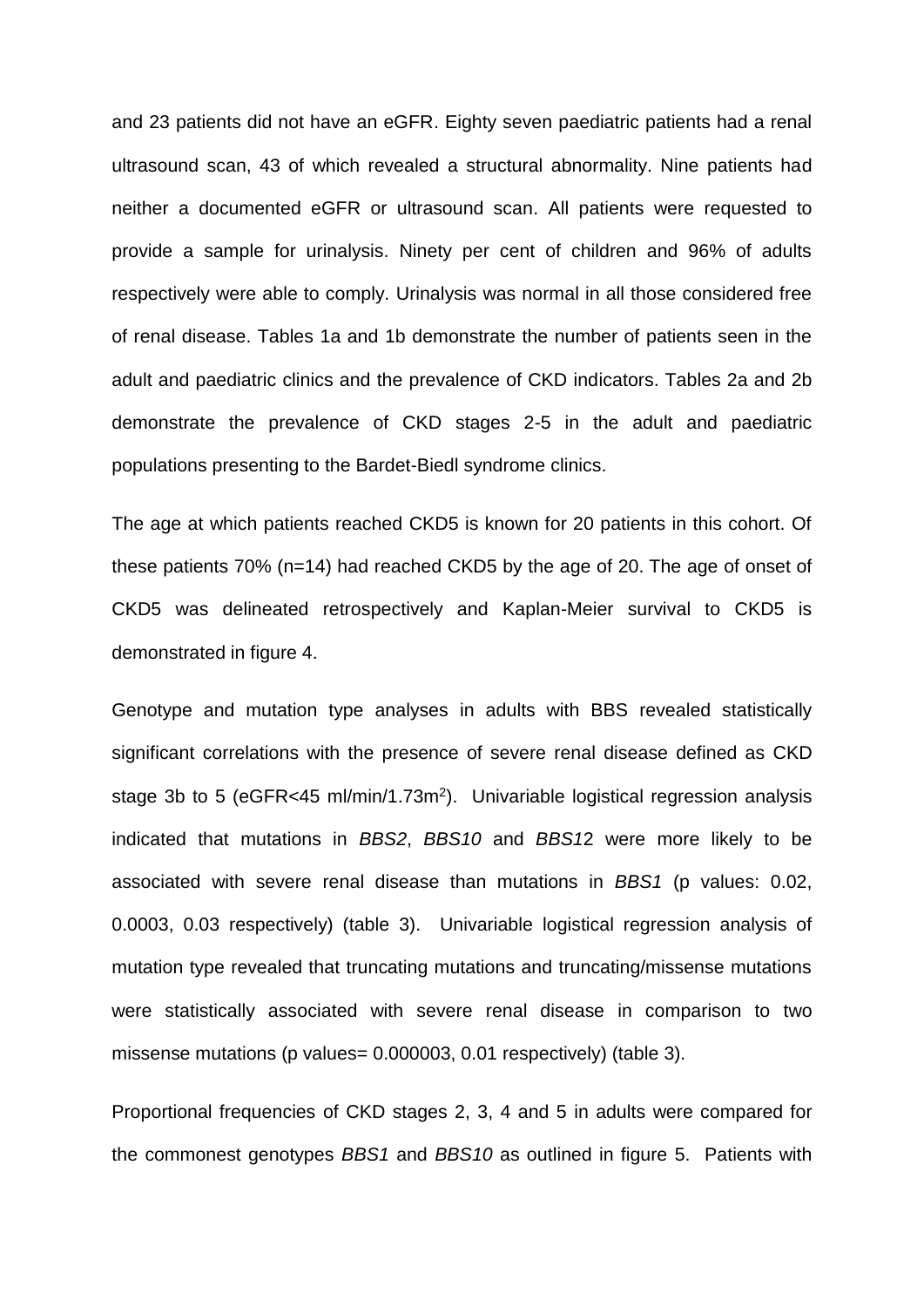*BBS1* mutations are more likely to be disease free or have early stage CKD. Mutations in *BBS10* were more frequently represented with increasing stage of CKD. Of note, patients attending our clinics with mutations in *BBS1* are statistically significantly older than those with mutations in *BBS10* (*p*=0.0011).

Previous research indicates that the recurring missense mutation M390R in *BBS1* may be hypomorphic.<sup>10;11</sup> We assessed this by comparing adult patients who were homozygous for M390R to patients with other mutation types in *BBS1* (supplemental figure 1). This did not reveal an obvious hypomorphic effect of homozygous *BBS1* M390R mutations. It may reflect the relatively small group of patients, or that the majority of patients with mutations in *BBS1* who are not homozygous for M390R are heterozygous for this mutation. Since BBS is an autosomal recessive disease, it is possible that the the hypomorphic effect of M390R predominates even in those who are heterozygous. Of note, only one patient homozygous for *BBS1* M390R had progressed beyond stage 3 CKD. The patient presented following renal transplant aged 23 to our service and the cause of renal failure was unclear although presumed to be a result of BBS.

We assessed for the presence of micro- and macroalbuminuria by analysing urinary albumin/creatinine ratios as a proxy for glomerular injury. Urinary albumin/creatinine ratios were available for 139 adult and paediatric patients. Seven (5%) had proteinuria (defined as urinary albumin/ creatinine >30 mg/mmol); three of whom were diabetic. Thirty two patients (28%) had microalbuminuria (defined as urinary albumin/ creatinine  $>3.5$  mg/mmol<sup>12</sup>), and two of these patients were diabetic. This could be matched to an eGFR in 119 patients. There was a statistically significant correlation between severe renal disease and urinary albumin/ creatinine ratios (p=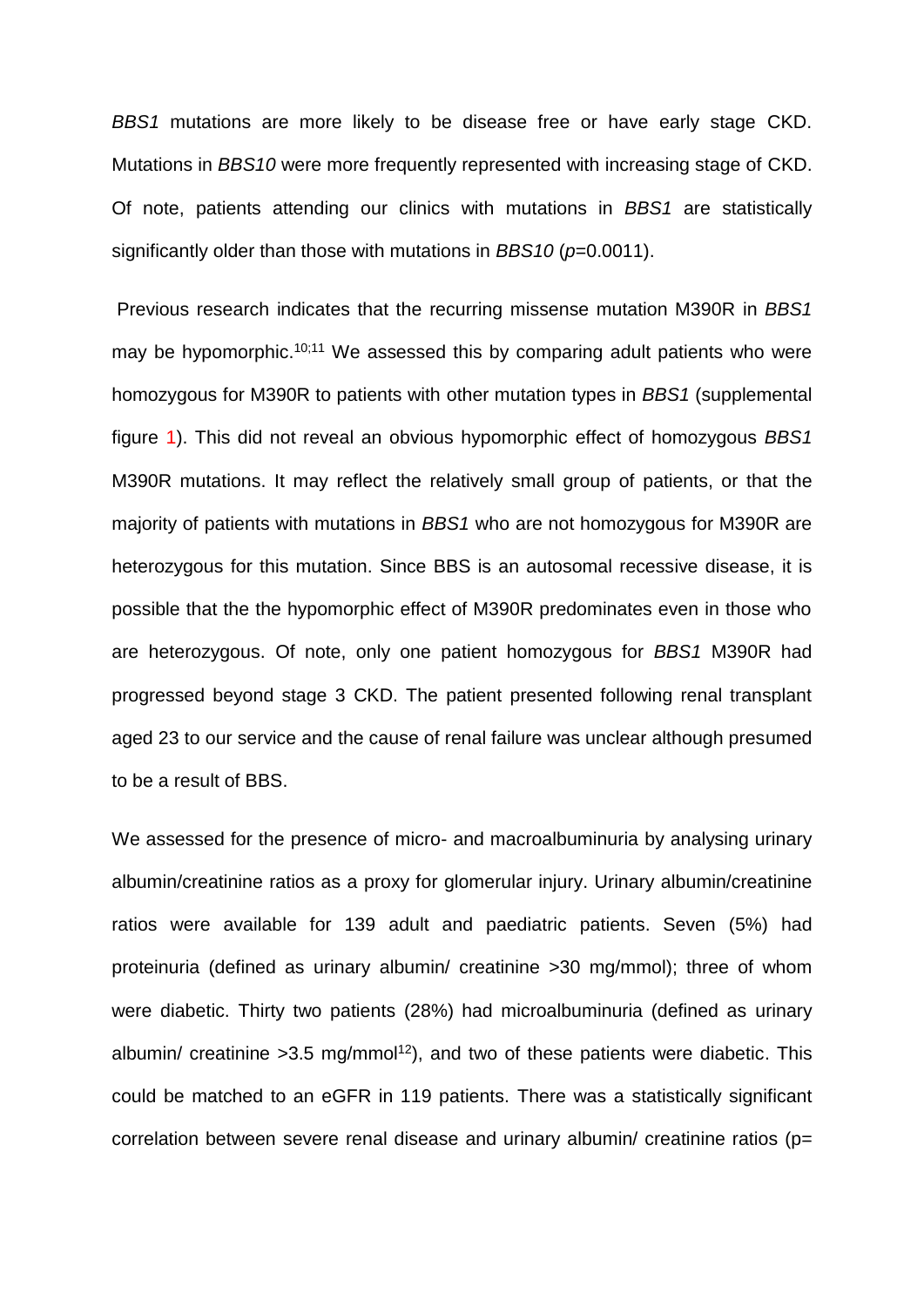0.006). The sample size was inadequate for correlation with genotype and mutation type.

Although under-reported, 6% of the adult BBS population report urological complications requiring specialist management. Urological abnormalities include neuropathic bladder, vesico-ureteric reflux, urinary incontinence and bladder outflow obstructions.

#### *Presence of structural abnormalities*

One hundred and seventy seven ultrasound reports from the entire cohort were available for our assessment. Eighty seven were unremarkable and 90 revealed structural defects. Abnormalities were categorised as atrophic/scarring, echogenic or loss of corticomedullary differentiation, cystic or dysplastic, other developmental abnormality or hydronephrosis as seen in figure 6. No consistent pattern was evident in the type of renal structural aberrations observed; patients with cystic disease ranged from unilateral single cysts to multiple bilateral cystic disease. Developmental abnormalities included horseshoe kidneys, ectopic kidneys, duplex and absent kidneys. Where several abnormalities were present, the predominant structural defect is reported. On assessing genotype correlations (*BBS1* versus *BBS10*) no association with the presence of structural abnormality was identified (p=0.188).

Correlating the presence of all causes of structural abnormality in adults with CKD staging revealed a strong correlation with CKD at stage 3b-5 (p=0.039). All patients with a reported renal ultrasound scan and severe renal disease had a detectable structural abnormality (n=7).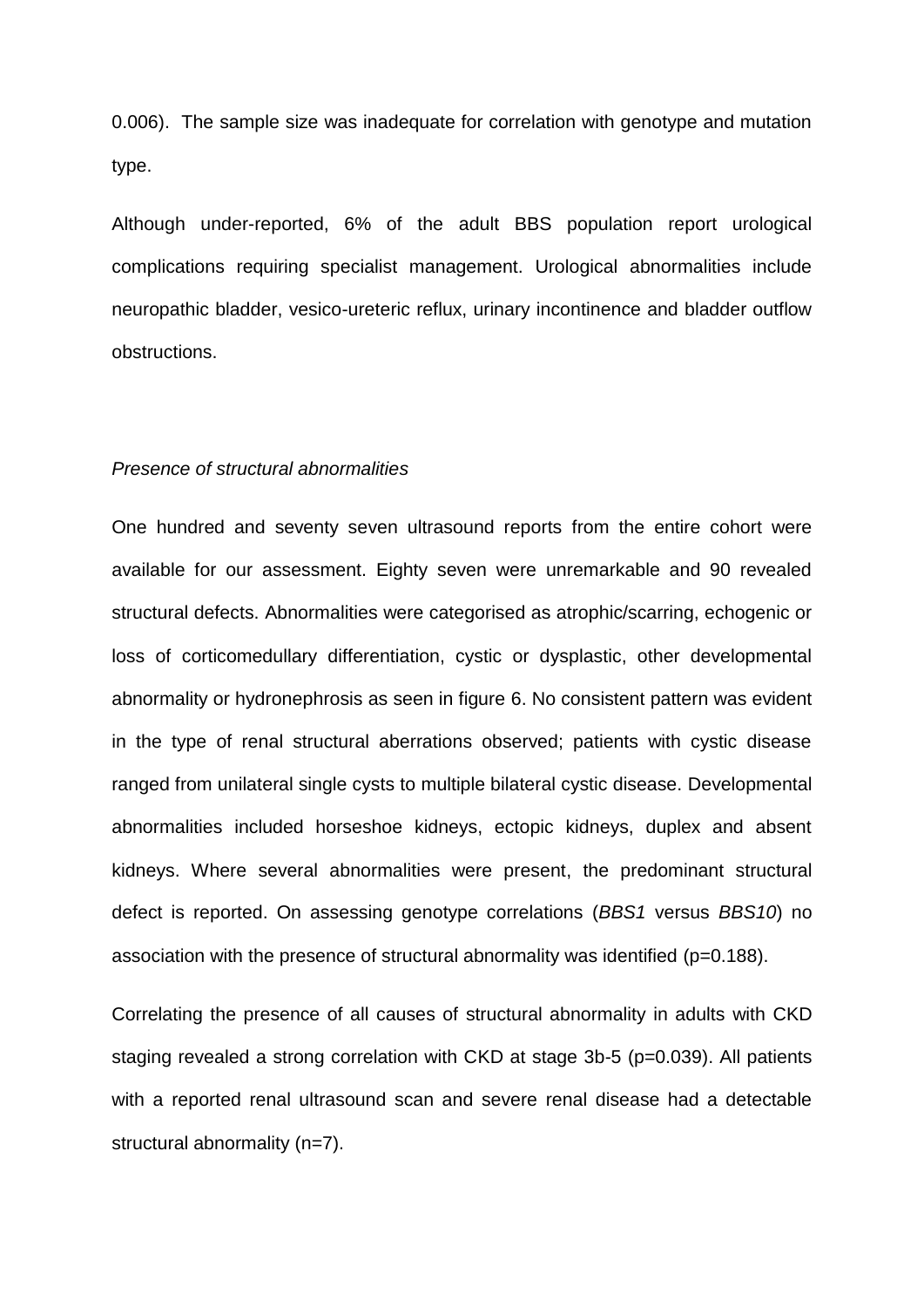Ultrasound reports from 39 paediatric patients with known renal structural abnormalities who had both antenatal and postnatal sonography failed to identify the anatomical aberration prenatally in 14 patients (36%).

Five paediatric patients had abnormal antenatal renal ultrasound reports and normal postnatal sonography. In all cases, non-specific echogenicity was reported antenatally and no specific structural abnormalities were detected.

In this cohort, 30 patients presented with sonographic evidence of cystic kidney disease which is classically associated with BBS. Twenty four of these patients had molecular confirmation of BBS. Patients with mutations in *BBS1* and *BBS10* accounted for the majority of genotypes represented (42% and 21% respectively). Figure 7 demonstrates some of the structural renal aberrations commonly detected on ultrasonography.

## *Hypertension and diabetes*

Thirty five per cent of adult patients (n=67) in this cohort were hypertensive. There is a statistically significant correlation between CKD3b-5 and the presence of antihypertensive medication (p=0.003) (table 3). There was a significant association between the presence of hypertension and albuminuria (p=0.0009). The most commonly prescribed antihypertensive medications were angiotensin-convertingenzyme inhibitors (52%) followed by diuretics (21%), calcium channel blockers (15%), beta blockers (8%) and angiotensin receptor blockers (3%).

Fifteen per cent of adult patients (n=28) were on hypoglycaemic medication. There was no statistically significant association with CKD3b-5 (p=0.471).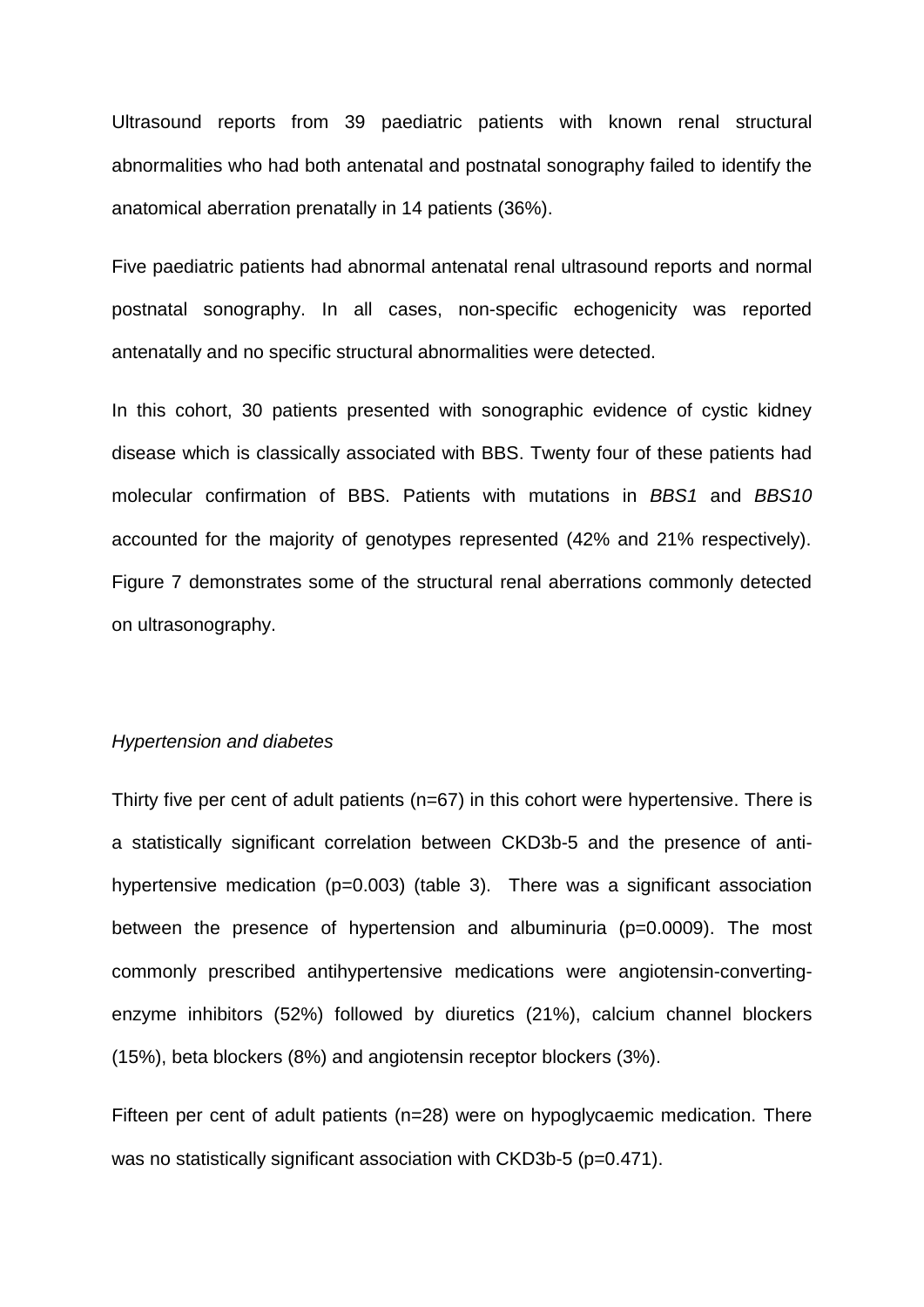## **Discussion**

To our knowledge, this is the largest reported study characterising the renal phenotype in BBS. The age distribution of our patient population is most likely a reflection of a number of factors affecting patient referral. Children are often referred to the service following the onset of visual decline which typically occurs towards the end of the first decade of life, accounting for the high frequency of children aged six to ten years old. Many children presenting in the first year of life are siblings of patients known to the service. The clinical service has been in operation since 2010 and patients over the age of 60 may not have a known diagnosis of BBS, as familiarity with the syndrome has only increased in the last two decades. The variation of genotypes presented in this study reflects the UK BBS population and is similar to that observed by others in Europe and North America.<sup>13;14</sup> Patients with mutations in *BBS1* generally present later to the BBS clinics than patients with mutations in *BBS10*. This may relate to a milder phenotype and later onset of retinal degeneration.

Our study suggests that the onset of primary renal disease in children predominantly occurs in infancy. For many adult patients it was difficult to accurately determine the age of onset of renal disease since patients with CKD are managed locally with an annual specialist BBS review. A striking observation is the relatively modest difference in prevalence of CKD4-5 between adults (8%) and children (6%) (figure 3). This supports our hypothesis that patients with BBS primarily either develop CKD4-5 in childhood or remain entirely or relatively free of severe renal disease. The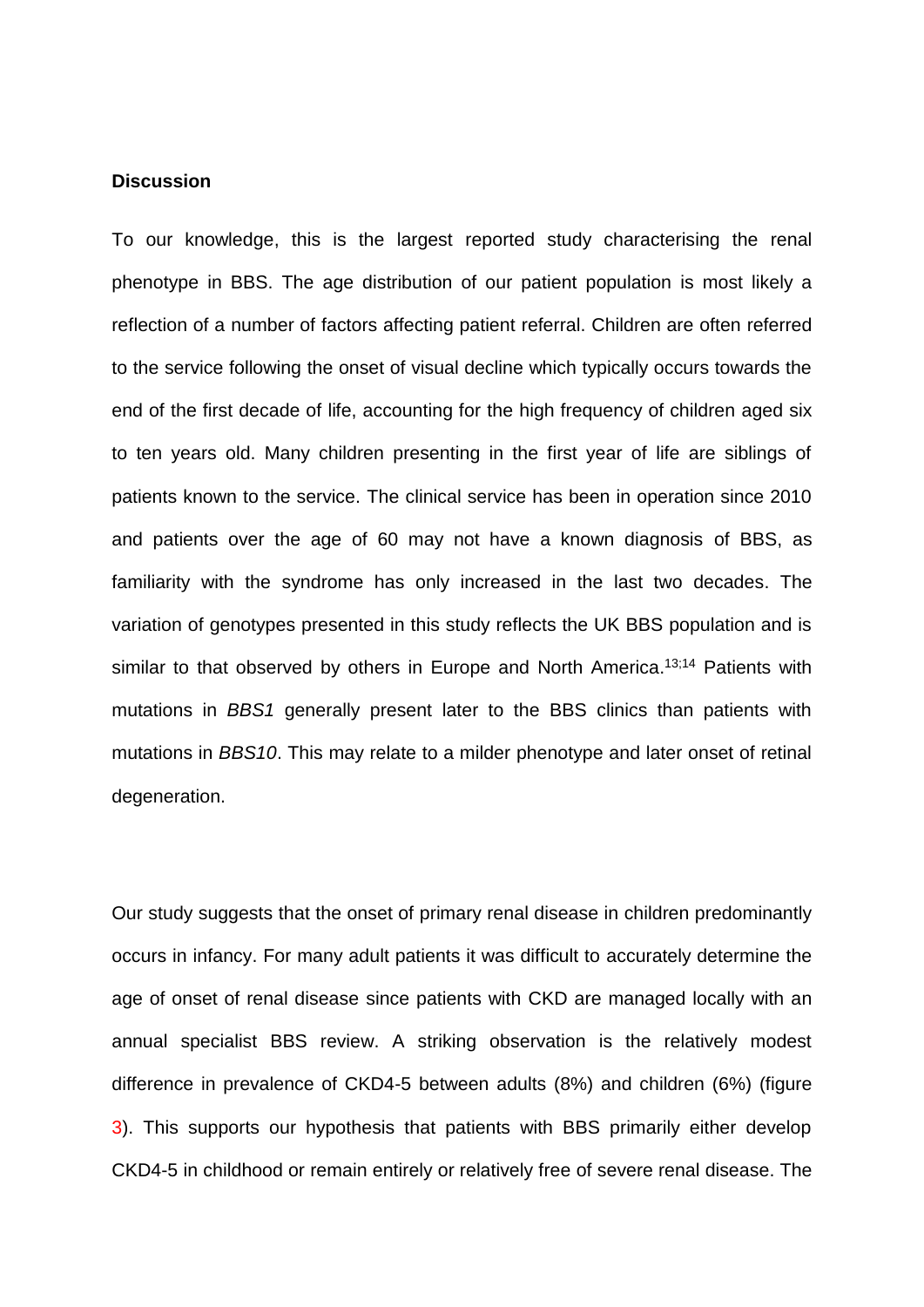small proportion of adult onset severe renal disease may relate to co-morbidities associated with BBS such as urological complications, hypertension, obesity and diabetes. These are potentially modifiable risk factors which should be managed appropriately. The number of patients over the age of 30 is limited in this study and it is therefore not possible to draw statistically significant conclusions about the risk of developing renal disease in older BBS patients.

The prevalence of CKD in this cohort is lower than anticipated based on previous estimates<sup>3</sup>. Forty two per cent of adults have CKD stage 2-5 and only 8% of adult patients develop CKD3b-5. There appears to be both genotype and mutation type correlations with CKD with increased risk of developing CKD3b-5 for those patients who have truncating mutations and mutations in *BBS10*. This is in keeping with a previous study indicating similar findings for cardiovascular risk factors in this group. <sup>15</sup> However, it is difficult to ascertain if genotype and mutation type represent independent risk factors or if statistical significance of mutation types reflects the high prevalence of missense mutations in *BBS1* and truncating mutations in other genotypes. Only one of the patients in this study with homozygous *BBS1* M390R mutations developed CKD5. *BBS1* M390R is the most common mutation observed in the BBS population in Europe and Northern America and patients homozygous for M390R make up a significant proportion of the patient population (45% of the UK population are homozygous or heterozygous for this mutation, own unpublished data). This significant subgroup of patients could be counselled regarding their lower risk of progressing to CKD4-5.

Guidelines for the management of BBS recommend that every patient should have a baseline renal ultrasound examination to assess for the presence of any structural abnormalities. <sup>16</sup> Although some patients who have abnormal renal ultrasound scans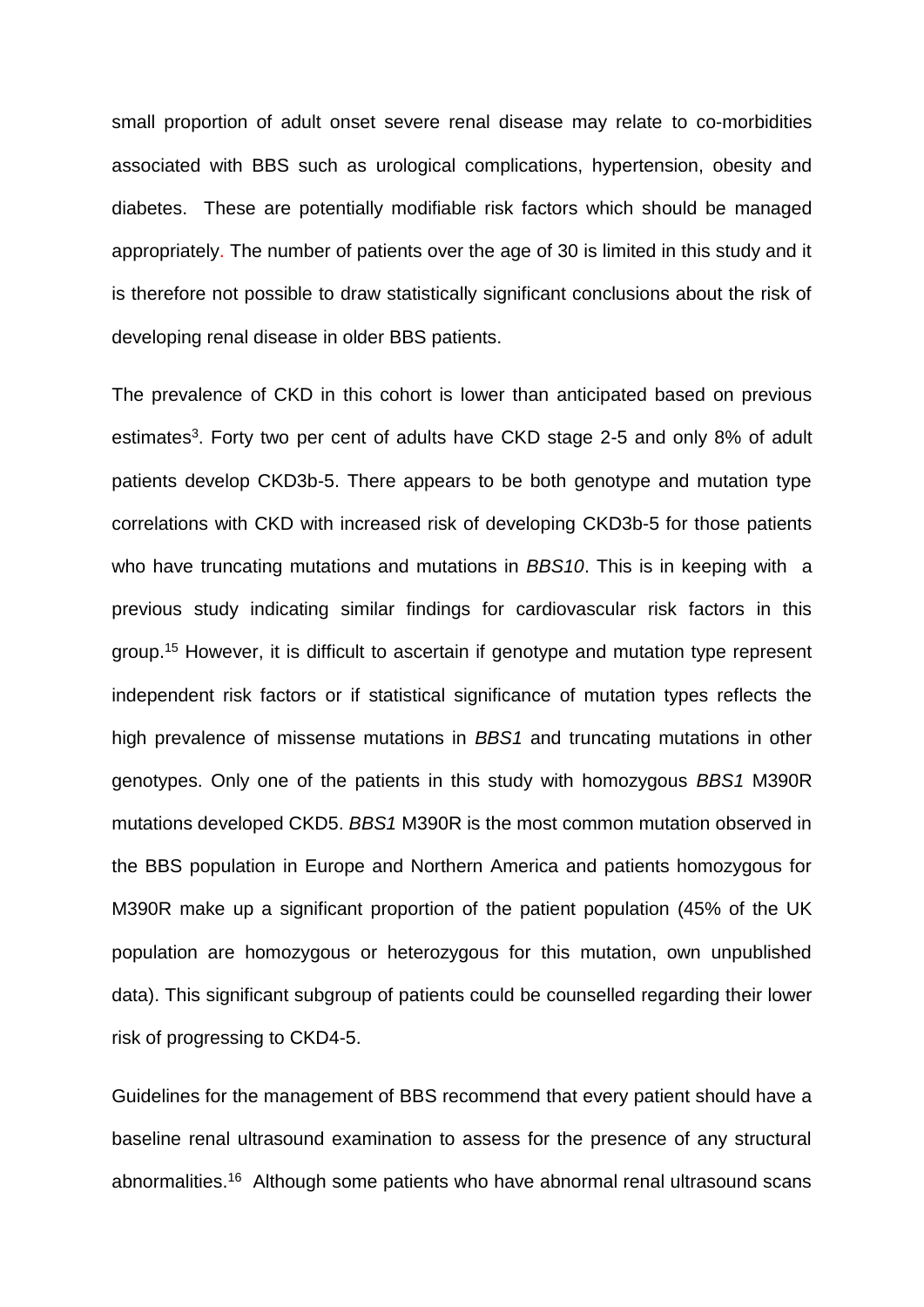do not go on to develop CKD, there is a statistically significant correlation between structural abnormalities and CKD. This study validates the requirement for a baseline postnatal renal ultrasound scan following a diagnosis of BBS. Structural abnormality should alert clinicians that close monitoring is required to identify any deterioration in renal function. Anecdotal reports of structural renal abnormalities present antentally and absent on postnatal sonography could not be confirmed in this study.

One report<sup>17</sup> suggests that mutations in *BBS10* are associated with antenatal severe cystic kidney disease which is incompatible with life. In this study, the prevalence of *BBS10* mutations among patients presenting with postnatal sonographic evidence of cystic kidney disease (21%, n=5) was consistent with that of the overall study population (20%). The authors are not aware of a higher rate of pregnancy losses in families with *BBS10* mutations.

It has previously been suggested that proteinuria is consistently absent in BBS – associated renal disease.<sup>18</sup> This study demonstrates the co-existence of proteinuria and CKD and the correlation between CKD3b-5 and albuminuria, and is likely the results of renal mass reduction caused by structural abnormalities.

We have previously reported on the high prevalence of anti-hypertensive medication in this group<sup>10</sup>. It is not clear if the statistical correlation between CKD and antihypertensive medication is related to anti-hypertensive agents prescribed as a part of CKD management to decrease the rate of progression or if hypertension represents an independent statistical risk factor in this cohort.

In summary, this study maps the prevalence of renal disease in BBS and characterises the highly variable renal phenotype. We have identified risk indicators as well as potentially protective factors for renal disease. Adults who harbour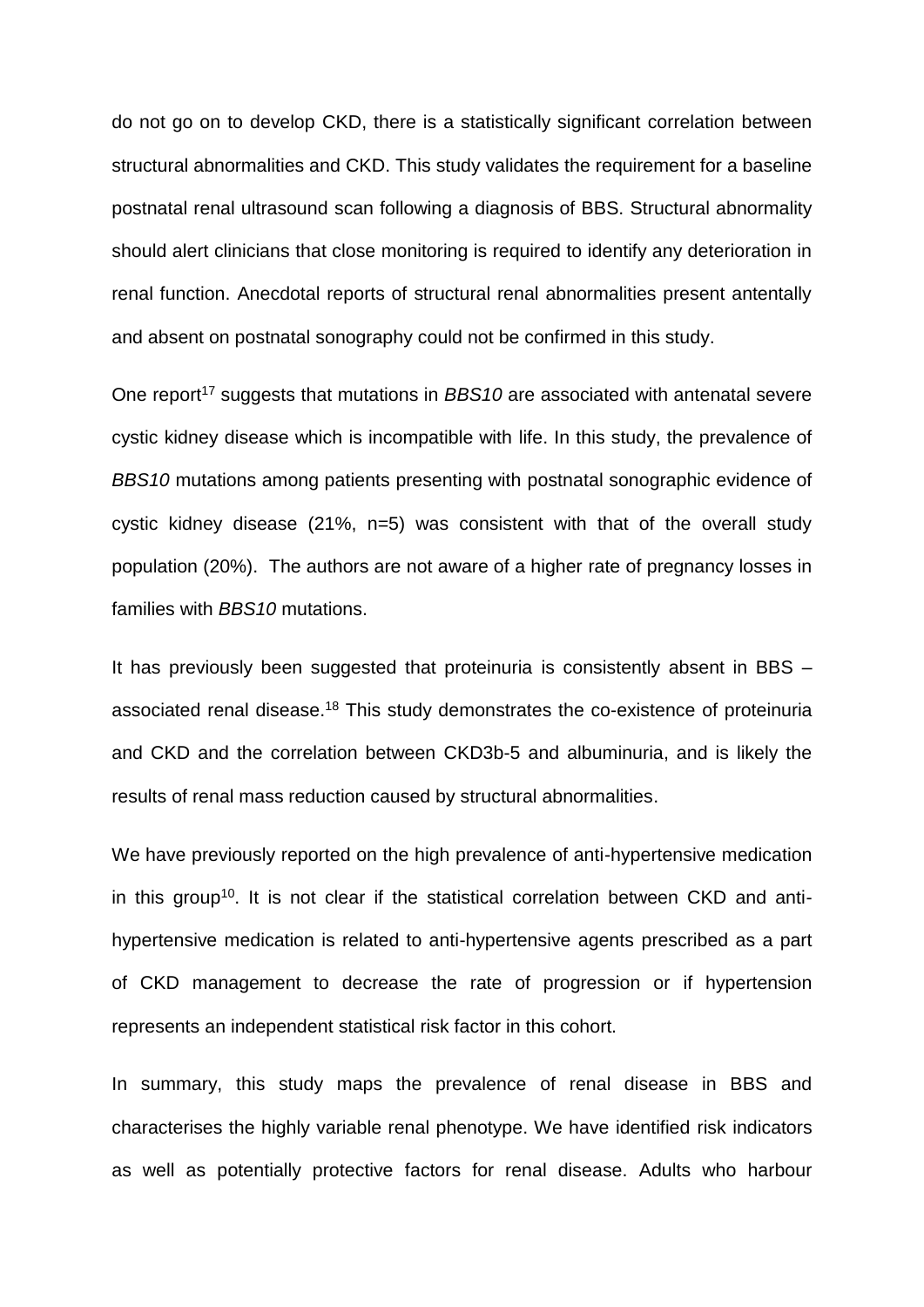missense mutations in *BBS1* and have normal renal ultrasound scans in adulthood are less likely to develop CKD3b-5. Patients with truncating mutations in *BBS10*, hypertension and abnormal renal ultrasound scans are at significantly increased risk of CKD3b-5 compared to the general BBS population. Primary renal disease as a consequence of BBS appears to present in early childhood.

The evidence presented here could have a direct clinical implication for BBS patients. The presence or absence of risk factors should be considered when counselling patients and may be used to stratify the clinical service. Previous recommendations advise that patients should be reviewed by a nephrologist annually unless CKD is present in which case closer monitoring is required. Based on this study the authors suggest that adults with the lowest risk of renal disease could receive community nephrology follow up and low risk children could be seen less frequently in specialist clinics. All patients with end stage renal disease require frequent specialist follow up and those with identifiable risk factors or early stable renal disease (CKD1-3) warrant annual specialist follow up. A multi-national study could facilitate the development of a statistical renal risk calculator for this unique population.

#### **Concise methods**

#### *Patients*

The following renal parameters were ascertained retrospectively for all 350 patients attending the national BBS clinics: known history of renal disease, stage of CKD if present, any abnormalities noted on renal ultrasound scanning, estimated glomerular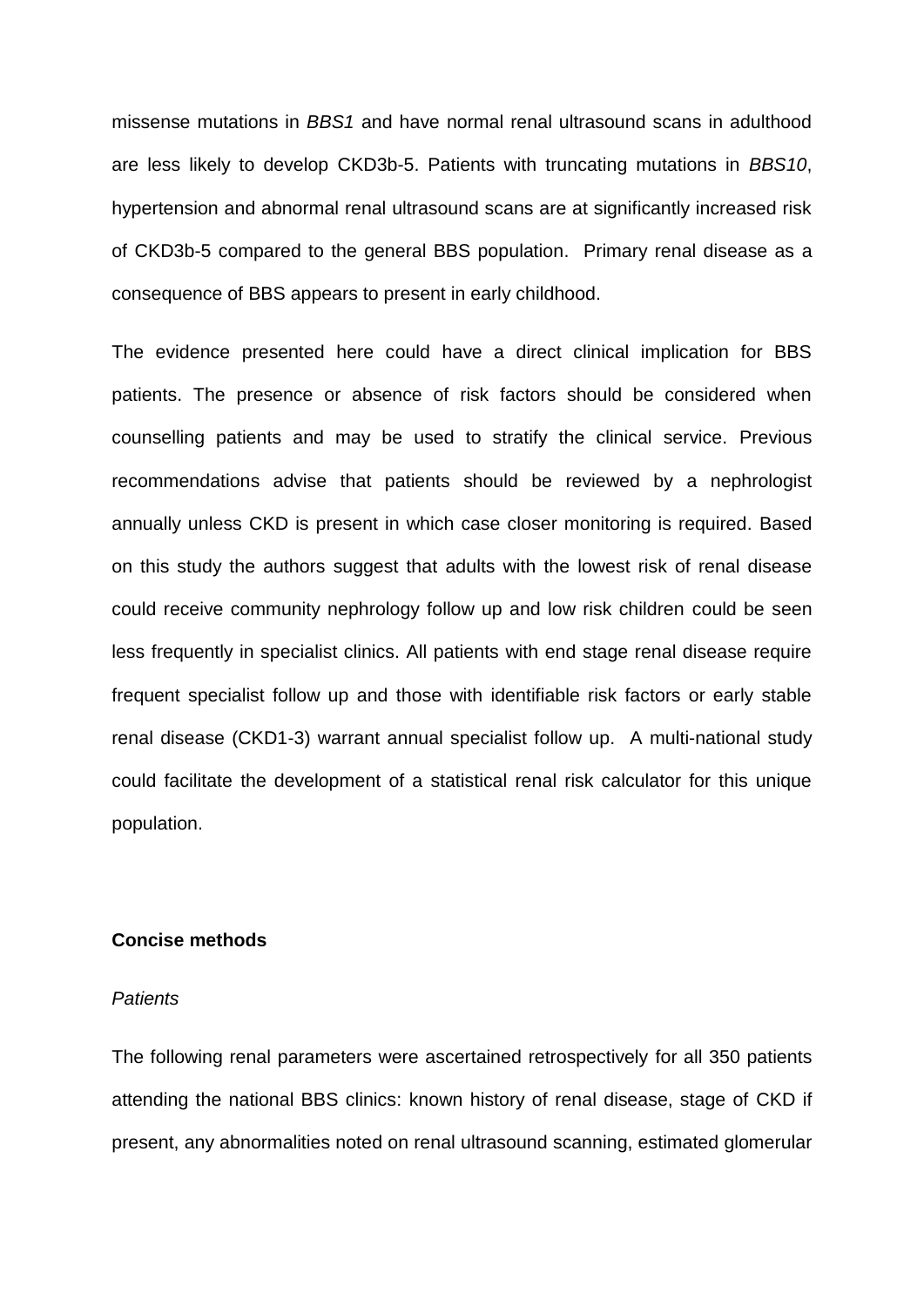filtration rate (eGFR), renal function tests and relevant concomitant factors including presence of hypertension, diabetes and obesity. All subjects gave informed consent or assent. Patients were seen in the paediatric clinics if they were 16 years of age or under, or 18 years of age or under and in full time education. All other patients were seen in the adult clinics. All blood and urinary tests were completed following a six hour starvation period. The Modification of Diet in Renal Disease (MDRD) formula was applied to estimate glomerular filtration rate in all adults in keeping with its common use for patients with obesity and diabetes in the general population<sup>19</sup>. Estimated GFR for the paediatric population was calculated according the Schwarz-Haycock formula (height (cm) x 31/ creatinine (umol/l)). Adults were categorised as hypertensive if they were on anti-hypertensive medication, or if they fulfilled the criteria for antihypertensive treatment in diabetic patients according to Kidney Disease Improving Global Outcomes (KDIGO) guidelines<sup>20</sup>. Referrals were made primarily from the British national patient support group, clinical geneticists and ophthalmologists in the United Kingdom.

#### *Mutation analysis*

Mutation analysis was undertaken through the UK national BBS gene panel which encompasses 11 BBS genes including *BBS1- BB10* and *BBS12* as well as two BBS associated genes *MKS1* and *ALMS1*.

### *Statistical analysis*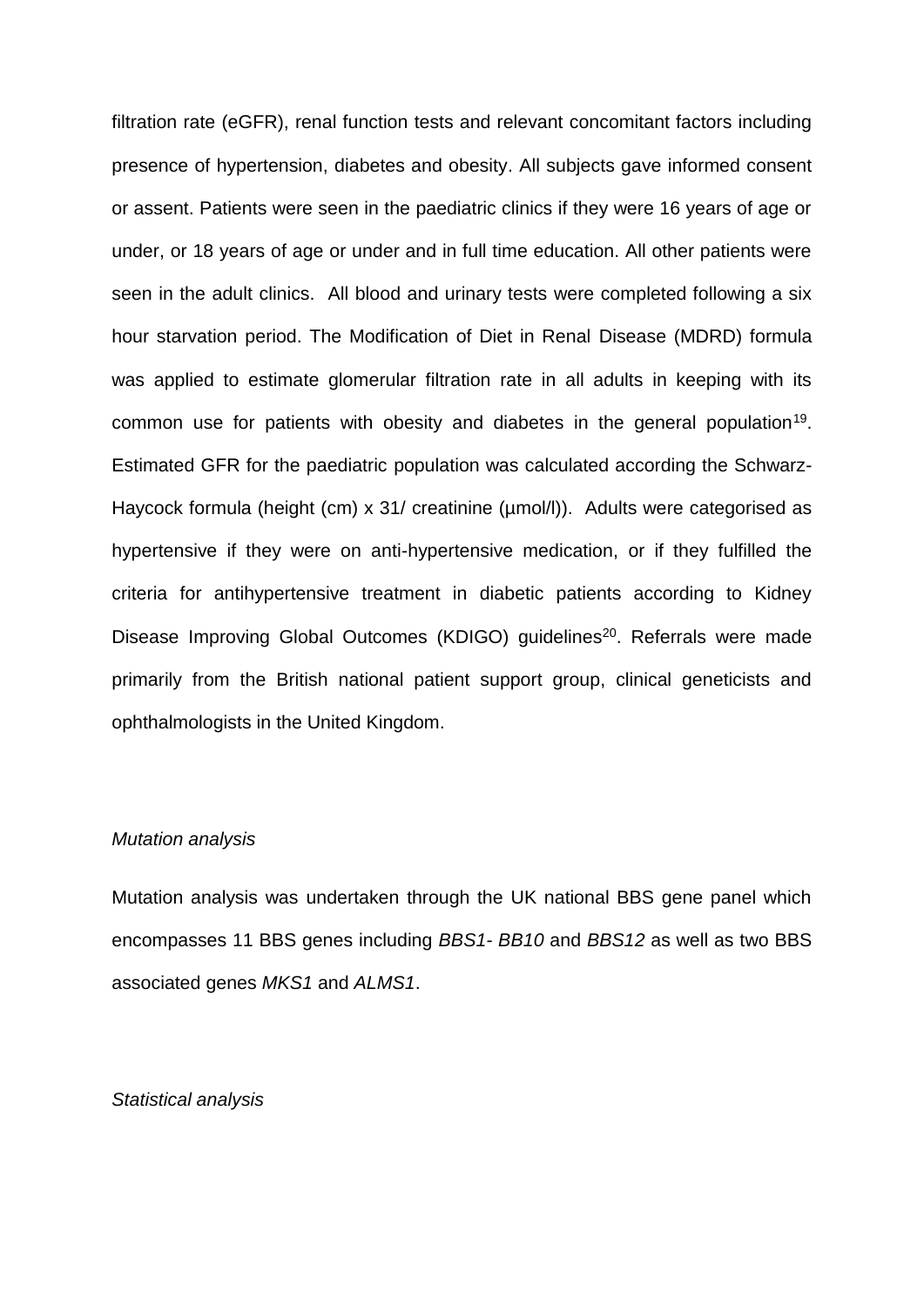Genotype-phenotype analysis was targeted to patients with mutations in the two most commonly affected genes: *BBS1* and *BBS10*, as well as the less common genotypes *BBS2* and *BBS12* where adequate sample sizes were available. Correlation with mutation type was also assessed. Patients with two known missense mutations were compared with two known truncating (nonsense or frameshift) mutations and a combination of missense/truncating mutations. The nonparametric Mann–Whitney U test was performed to assess differences in median age for genotypes *BBS1* and *BBS10*. For the purpose of genotype and mutation type analysis children were not included since renal failure appears to occur and progress primarily in childhood, hence CKD stage was not considered to be stable until adulthood. Multivariable regression analysis was applied to evaluate genotypephenotype analysis and assess the effect of confounders on chronic renal disease. The relative burden of each risk factor was described in odds ratios. Statistical analyses were conducted in R (R Core Team (2013). R: A language and environment for statistical computing. R Foundation for Statistical Computing, Vienna, Austria. Retrieved from: [http://www.R-project.org/\)](http://www.r-project.org/). A 5% confidence level was considered statistically significant. All tests were two tailed.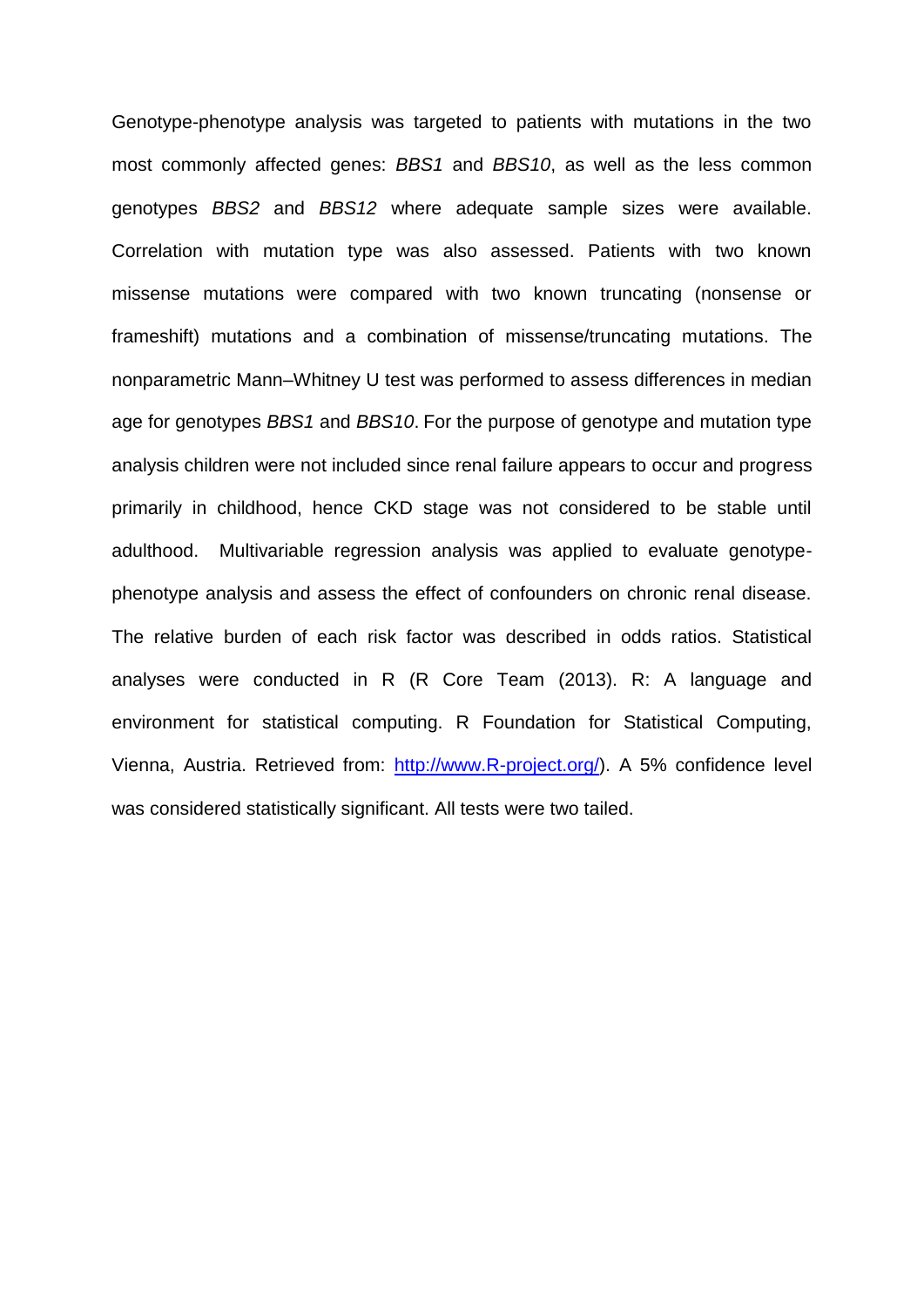## **Acknowledgements**

- EF is funded by the Medical Research Council.
- PLB was supported by a Wellcome Trust Senior Fellowship and is a NIHR Senior Investigator
- The national Bardet-Biedl Syndrome clinic is funded by the NHS Highly Specialised Services (NHS England)
- The NIHR Wellcome Clinical Research Facility at Birmingham Children's Hospital was used to host some of the data collection via the EURO-WABB European Registry project.
- EF, DB and PLB are supported by the National Institute for Health Research Biomedical Research Centre at Great Ormond Street Hospital for Children NHS Foundation Trust and University College London.
- DB receives support from The European Union, FP7 (grant agreement 2012- 305608, "European Consortium for High-Throughput Research in Rare Kidney Diseases (EURenOmics)
- The authors wish to thank patients and colleagues and in particular the Laurence-Moon-Bardet-Biedl Syndrome (LMBBS) patient group for their ongoing support.
- The authors wish to thank E Bagkeris (University College London) for statistical support and advice.

# **Statement of competing financial interests**

The authors declare that they have no conflicts of interest.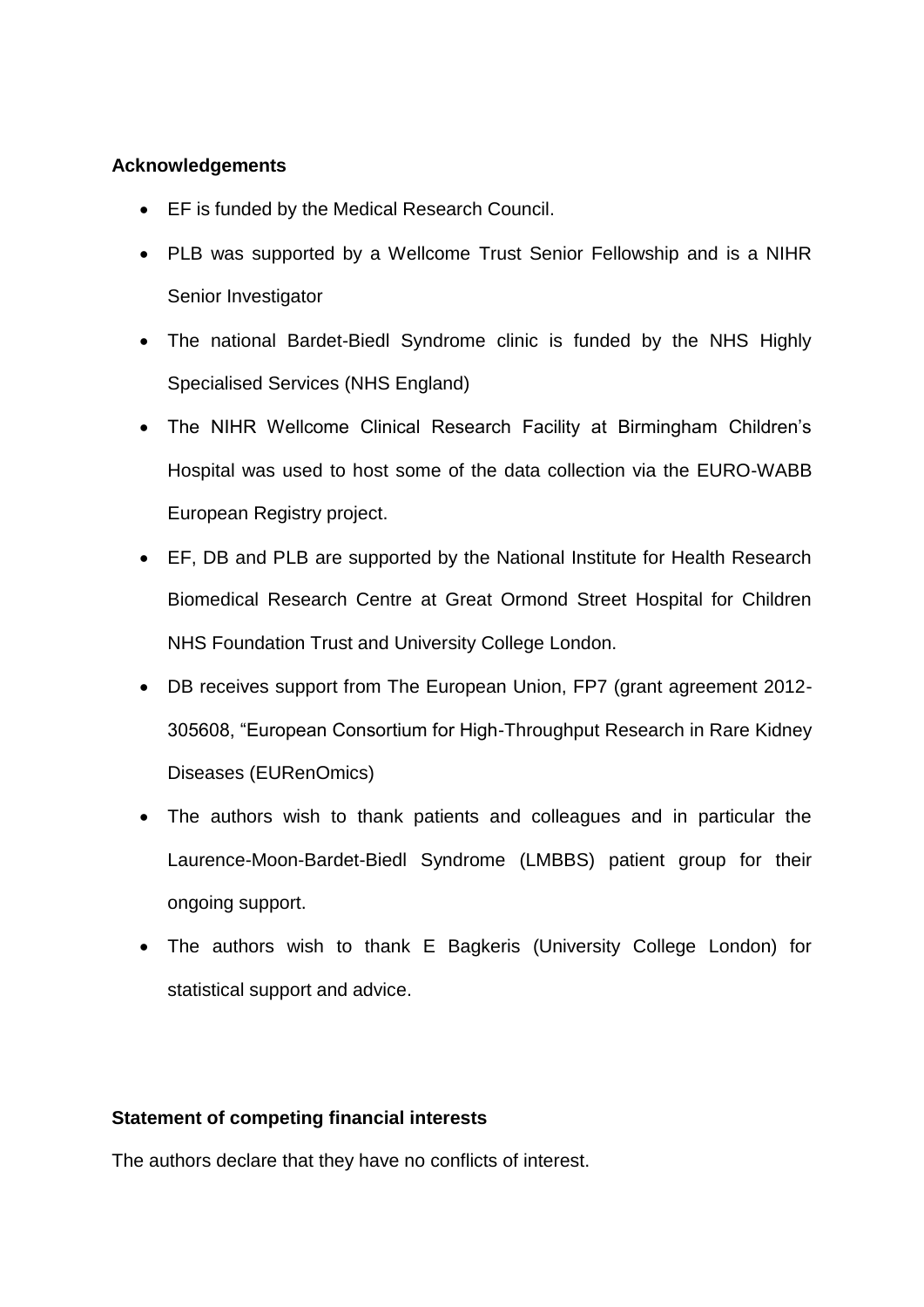## **Reference List**

- 1. Beales PL, Elcioglu N, Woolf AS, Parker D, Flinter FA: New criteria for improved diagnosis of Bardet-Biedl syndrome: results of a population survey. *J Med Genet* 36:437-446, 1999
- 2. Forsythe E, Beales PL: Bardet-Biedl syndrome. *Eur J Hum Genet* 21:8-13, 2013
- 3. Imhoff O, Marion V, Stoetzel C, Durand M, Holder M, Sigaudy S, Sarda P, Hamel CP, Brandt C, Dollfus H, Moulin B: Bardet-Biedl syndrome: a study of the renal and cardiovascular phenotypes in a French cohort. *Clin J Am Soc Nephrol* 6:22-29, 2011
- 4. Tieder M, Levy M, Gubler MC, Gagnadoux MF, Broyer M: Renal abnormalities in the Bardet-Biedl syndrome. *Int J Pediatr Nephrol* 3:199-203, 1982
- 5. O'Dea D, Parfrey PS, Harnett JD, Hefferton D, Cramer BC, Green J: The importance of renal impairment in the natural history of Bardet-Biedl syndrome. *Am J Kidney Dis* 27:776-783, 1996
- 6. Gourdol O, David L, Colon S, Bouvier R, Ayral A, Aguercif M, Francois R: [Renal involvement in the Laurence-Moon-Bardet-Biedl syndrome. Apropos of 3 cases]. *Pediatrie* 39:175-181, 1984
- 7. Marion V, Schlicht D, Mockel A, Caillard S, Imhoff O, Stoetzel C, van DP, Brandt C, Moulin B, Dollfus H: Bardet-Biedl syndrome highlights the major role of the primary cilium in efficient water reabsorption. *Kidney Int* 79:1013- 1025, 2011
- 8. Harnett JD, Green JS, Cramer BC, Johnson G, Chafe L, McManamon P, Farid NR, Pryse-Phillips W, Parfrey PS: The spectrum of renal disease in Laurence-Moon-Biedl syndrome. *N Engl J Med* 319:615-618, 1988
- 9. Levey AS, Coresh J, Balk E, Kausz AT, Levin A, Steffes MW, Hogg RJ, Perrone RD, Lau J, Eknoyan G: National Kidney Foundation practice guidelines for chronic kidney disease: evaluation, classification, and stratification. *Ann Intern Med* 139:137-147, 2003
- 10. Forsythe E, Sparks K, Hoskins BE, Bagkeris E, McGowan BM, Carroll PV, Huda MS, Mujahid S, Peters C, Barrett T, Mohammed S, Beales PL: Genetic predictors of cardiovascular morbidity in Bardet-Biedl syndrome. *Clin Genet* 87:343-349, 2015
- 11. Castro-Sanchez S, Alvarez-Satta M, Corton M, Guillen E, Ayuso C, Valverde D: Exploring genotype-phenotype relationships in Bardet-Biedl syndrome families. *J Med Genet* 52:503-513, 2015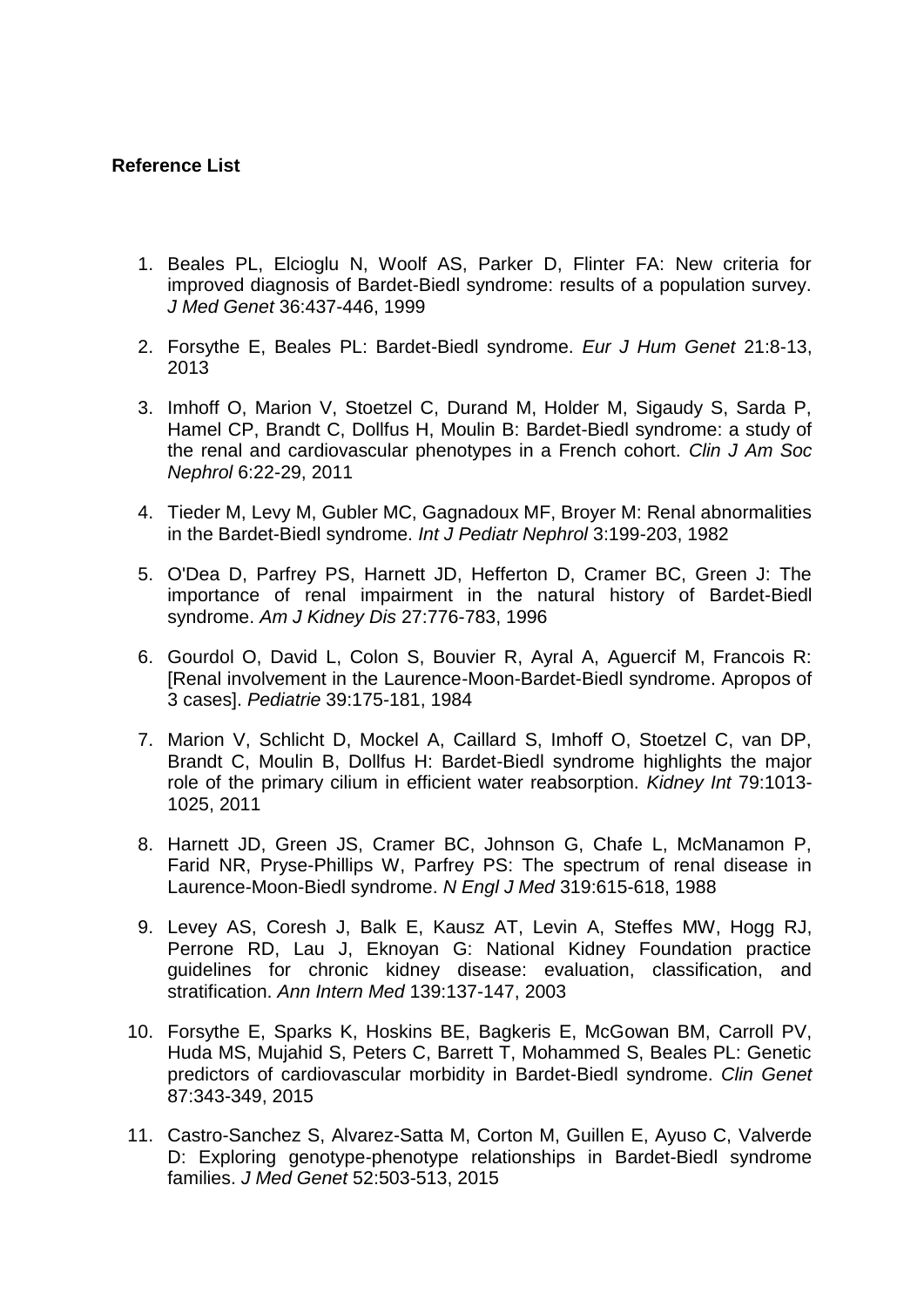- 12. Amin R, Widmer B, Prevost AT, Schwarze P, Cooper J, Edge J, Marcovecchio L, Neil A, Dalton RN, Dunger DB: Risk of microalbuminuria and progression to macroalbuminuria in a cohort with childhood onset type 1 diabetes: prospective observational study. *BMJ* 336:697-701, 2008
- 13. Deveault C, Billingsley G, Duncan JL, Bin J, Theal R, Vincent A, Fieggen KJ, Gerth C, Noordeh N, Traboulsi EI, Fishman GA, Chitayat D, Knueppel T, Millan JM, Munier FL, Kennedy D, Jacobson SG, Innes AM, Mitchell GA, Boycott K, Heon E: BBS genotype-phenotype assessment of a multiethnic patient cohort calls for a revision of the disease definition. *Hum Mutat* 32:610- 619, 2011
- 14. Billingsley G, Deveault C, Heon E: BBS mutational analysis: a strategic approach. *Ophthalmic Genet* 32:181-187, 2011
- 15. Forsythe E, Sparks K, Hoskins BE, Bagkeris E, McGowan BM, Carroll PV, Huda MS, Mujahid S, Peters C, Barrett T, Mohammed S, Beales PL: Genetic predictors of cardiovascular morbidity in Bardet-Biedl syndrome. *Clin Genet* 87:343-349, 2015
- 16. Forsythe E, Beales PL: Bardet-Biedl Syndrome. In: *GeneReviews* at GeneTests Medical Genetics Information Resource. Copyright, University of Washington, Seattle. 1997-2013. Available at http://www.genetests.org. Accessed 11 August 2015.
- 17. Putoux A, Mougou-Zerelli S, Thomas S, Elkhartoufi N, Audollent S, Le MM, Lachmeijer A, Sigaudy S, Buenerd A, Fernandez C, Delezoide AL, Gubler MC, Salomon R, Saad A, Cordier MP, Vekemans M, Bouvier R, Attie-Bitach T: BBS10 mutations are common in 'Meckel'-type cystic kidneys. *J Med Genet* 47:848-852, 2010
- 18. Putoux A, Attie-Bitach T, Martinovic J, Gubler MC: Phenotypic variability of Bardet-Biedl syndrome: focusing on the kidney. *Pediatr Nephrol* 27:7-15, 2012
- 19. Goderis G, Van PG, Truyers C, Van C, V, De CE, Van Den Broeke C, Buntinx F: Long-term evolution of renal function in patients with type 2 diabetes mellitus: a registry-based retrospective cohort study. *BMJ Open* 3:e004029, 2013
- 20. Wheeler DC, Becker GJ. Summary of KDIGO guideline. What do we really know about management of blood pressure in patients with chronic kidney disease? Kidney Int. 83(3):377-83, 2013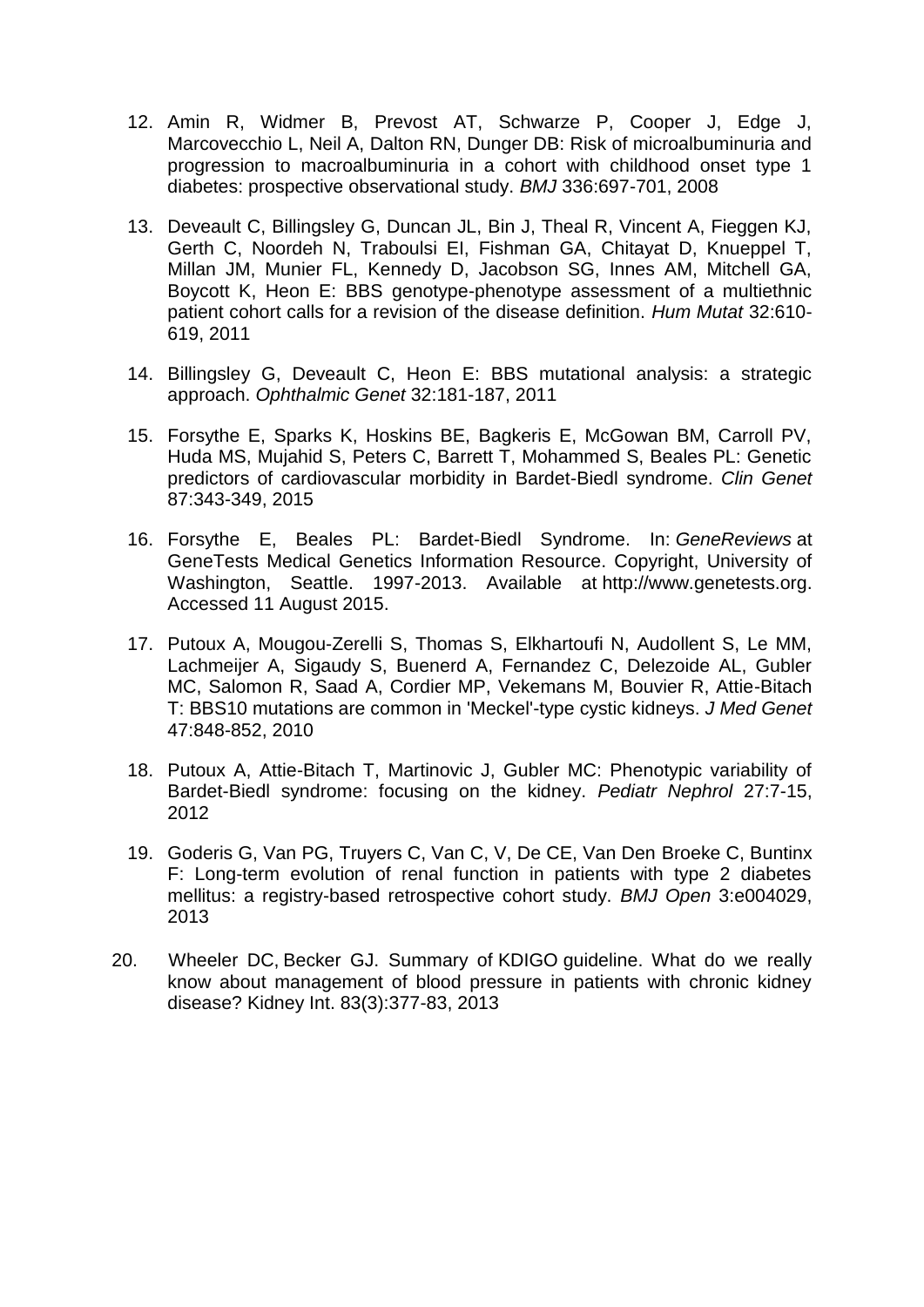## **Figure legends**

Figure 1. Distribution of genotypes.

Figure 2. Age at which renal disease (CKD2-5) was first noted in paediatric patients with BBS  $(n=49)$ .

Figure 3. Distribution of chronic kidney disease stages in (a) adults (n=194) and (b) children (n=156).

Figure 4. Kaplan Meier survival curve: Age at which patients were first diagnosed with CKD5 (n=350).

Figure 5. Percentage distribution of chronic kidney disease stages in adults. Mutations in *BBS1* versus *BBS10*; Absolute numbers are indicated above each column.

Figure 6. Prevalence of structural abnormalities detected on sonography.

Figure 7. Renal ultrasound images demonstrating common structural abnormalities associated with Bardet-Biedl syndrome. A: Demonstrates the typical cystic dysplastic appearance associated with BBS: A small subcortical cyst, one large cyst and loss of corticomedullary differentiation. B: Subcapsular cysts and increased echogenicity. C: Nephrocalcinosis. D: Renal pelvic dilatation.

Supplemental figure 1. Percentage distribution of chronic kidney disease stages in adults. *BBS1* M390R vs other *BBS1* mutation types. Absolute numbers are indicated above each column.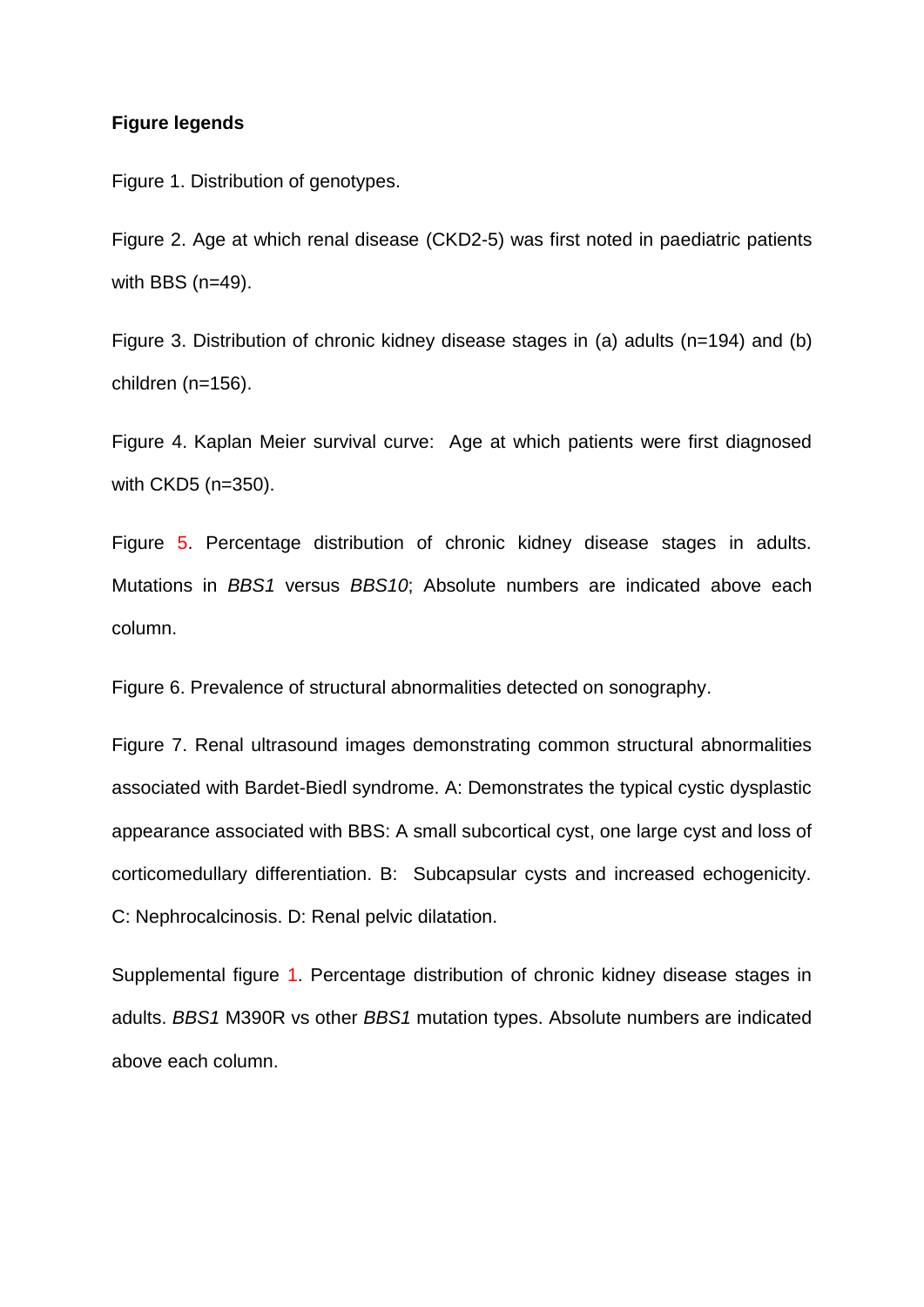Table 1: Chronic kidney disease assessment in the adult (A) and paediatric population (B).

| 1A: Chronic kidney disease in patients attending the adult clinic |                                      |                               |  |  |  |
|-------------------------------------------------------------------|--------------------------------------|-------------------------------|--|--|--|
|                                                                   | <b>Chronic Kidney Disease marker</b> | Number/ total (% of<br>total) |  |  |  |
| Total no. of patients                                             |                                      | 194 (100%)                    |  |  |  |
| eGFR                                                              | Total no. of patients who had eGFR   | 189/194 (97%)                 |  |  |  |
|                                                                   | Normal or CKD1                       | 107/189 (57%)                 |  |  |  |
|                                                                   | CKD2-5 (<90ml/min/1.73m2)            | 82/189 (43%)                  |  |  |  |
|                                                                   | CKD5 (<15ml/min/1.73m2)              | 12/189 (8%)                   |  |  |  |
| <b>Renal USS</b>                                                  |                                      | 90/194 (46%)                  |  |  |  |
|                                                                   | <b>Normal</b>                        | 43/90 (48%)                   |  |  |  |
|                                                                   | Abnormal                             | 47/90 (52%)                   |  |  |  |
| No USS<br>and no<br>eGFR                                          |                                      | 5/194(3%)                     |  |  |  |
| <b>Urinalysis</b>                                                 |                                      | 186/194 (96%)                 |  |  |  |

| 1B: Chronic kidney disease in patients attending the paediatric clinic |                                      |                               |  |  |  |
|------------------------------------------------------------------------|--------------------------------------|-------------------------------|--|--|--|
|                                                                        | <b>Chronic Kidney Disease marker</b> | Number/ total (% of<br>total) |  |  |  |
| Total no. of patients                                                  |                                      | 156 (100%)                    |  |  |  |
| eGFR                                                                   | Total no. of patients who had eGFR   | 133/156 (86%)                 |  |  |  |
|                                                                        | Normal or CKD1(>90ml/min/1.73m2)     | 84/133 (63%)                  |  |  |  |
|                                                                        | CKD2-5 (<90ml/min/1.73m2)            | 49/133 (37%)                  |  |  |  |
|                                                                        | CKD5 (<15ml/min/1.73m2)              | 8/133(5%)                     |  |  |  |
| <b>Renal USS</b>                                                       | Total                                | 87/156 (55%)                  |  |  |  |
|                                                                        | <b>Normal</b>                        | 44/87 (51%)                   |  |  |  |
|                                                                        | Abnormal                             | 43/87 (49%)                   |  |  |  |
| No USS<br>and no<br>eGFR                                               |                                      | 9/156(6%)                     |  |  |  |
| <b>Urinalysis</b>                                                      |                                      | 140/156 (90%)                 |  |  |  |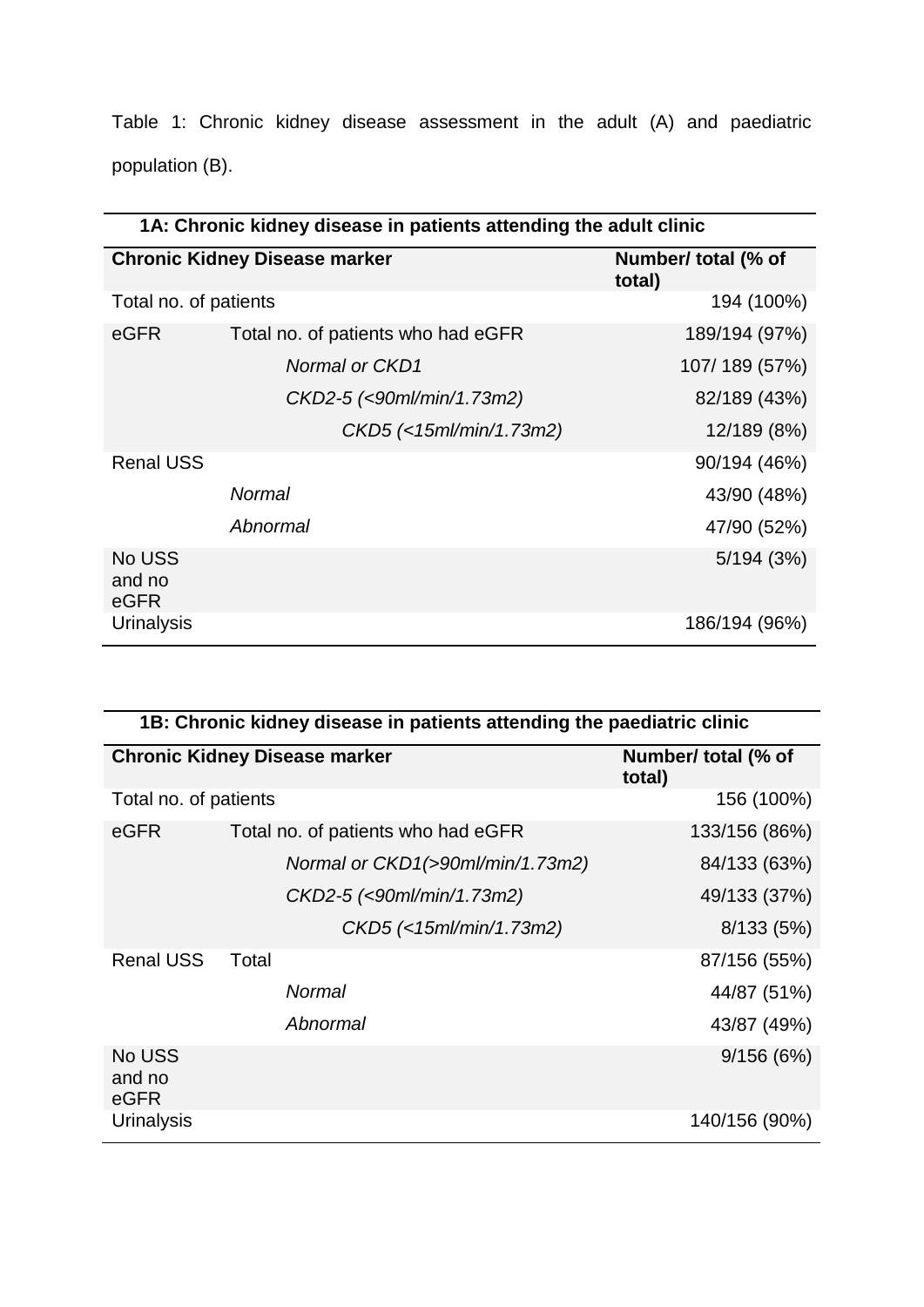Table 2. Prevalence of chronic kidney disease in adults (A) and children (B) according to age group.

| Age         | Normal/ CKD1/ | CKD <sub>2</sub> | CKD <sub>3</sub> | CKD4  | CKD <sub>5</sub> | Total |
|-------------|---------------|------------------|------------------|-------|------------------|-------|
| group       | No eGFR       |                  |                  |       |                  |       |
| $16 - 20$   | 27            |                  |                  |       | $\mathcal{D}$    | 32    |
| $21 - 25$   | 29            |                  |                  |       |                  | 39    |
| 26-30       | 17            |                  |                  |       |                  | 25    |
| $31 - 35$   | 14            |                  |                  |       |                  | 23    |
| 36-40       | 6             |                  | 5                |       |                  | 19    |
| 41-45       | 5             |                  |                  |       |                  | 17    |
| 46-50       | 6             |                  |                  |       |                  | 14    |
| 51-55       | 6             |                  |                  |       |                  |       |
| $56 - 60 +$ | っ             | 5                |                  |       |                  | 8     |
| Total       | 112 (58%)     | (24%)<br>47      | 19 (10%)         | 4(2%) | 12 (6%)          | 194   |

# **2A: Prevalence of chronic kidney disease in patients attending adult clinics. Absolute numbers (percentage)**

# **2B: Prevalence of chronic kidney disease in patients attending paediatric clinics. Absolute numbers (percentage)**

| Age<br>group | Normal/ CKD1/<br>no eGFR | CKD <sub>2</sub> | CKD <sub>3</sub> | CKD4  | CKD <sub>5</sub> | Total |
|--------------|--------------------------|------------------|------------------|-------|------------------|-------|
| $0-5$        | 22                       |                  |                  |       | 5                | 36    |
|              |                          |                  |                  |       |                  |       |
| $6 - 10$     | 42                       |                  | 5                |       |                  | 57    |
| $11 - 15$    | 29                       | 6                |                  |       |                  | 38    |
| $16 - 18$    | 14                       | 9                |                  |       |                  | 25    |
| Total        | 107 (69%)                | 24 (15%)         | 15 (10%)         | 2(1%) | 8(5%)            | 156   |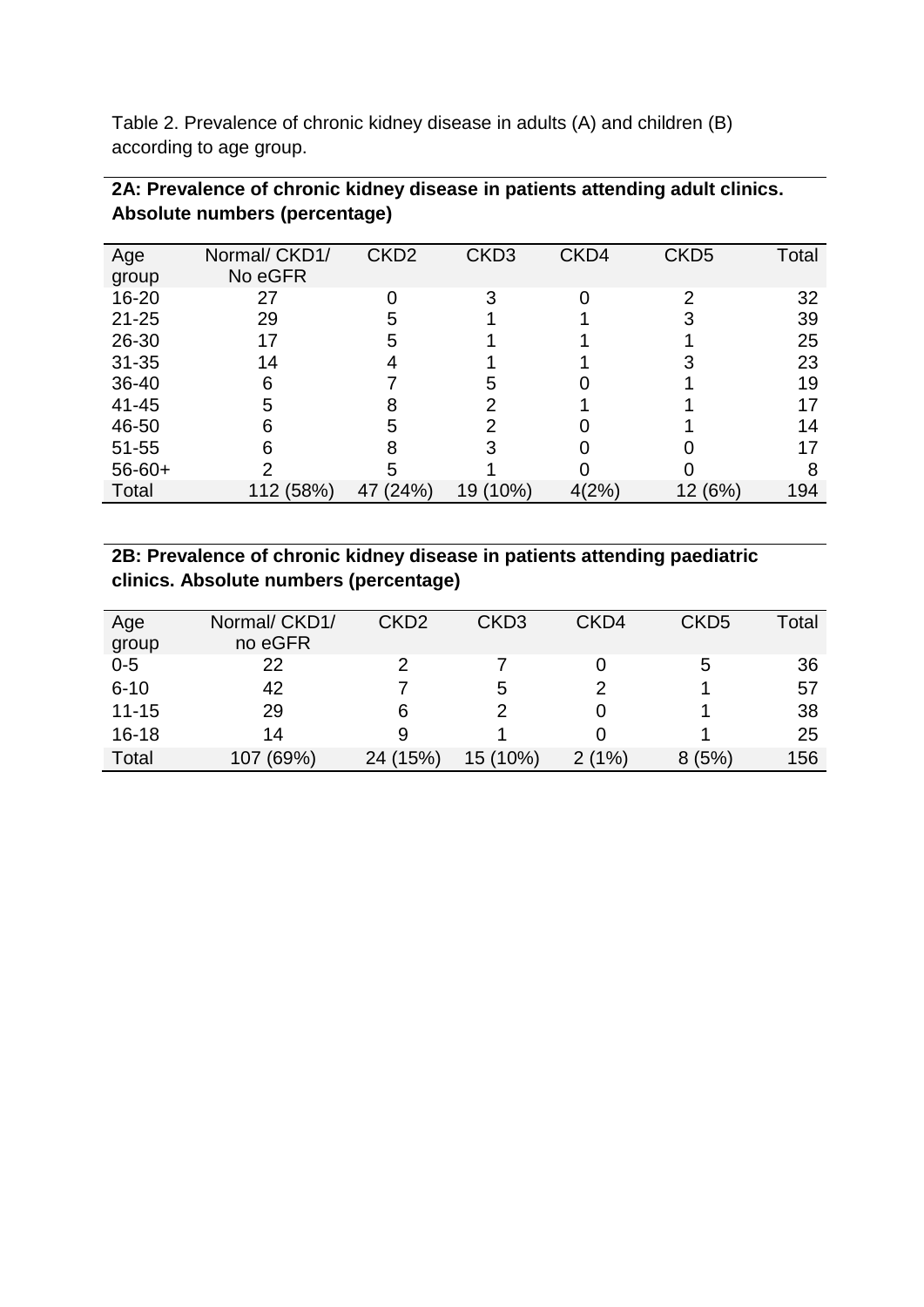Table 3. Univariable logistical regression analysis of risk factors for severe renal disease (eGFR<45 ml/min/1.73 m<sup>2</sup>) in adults with known common genotypes. All statistically significant findings are highlighted in bold.

| Risk factors for severe renal disease (n=154) |                   |                   |       |          |  |  |
|-----------------------------------------------|-------------------|-------------------|-------|----------|--|--|
| <b>Risk factor</b>                            | <b>Odds ratio</b> | <b>Confidence</b> |       | P value  |  |  |
|                                               |                   | interval          |       |          |  |  |
|                                               |                   | 2.5%              | 97.5% |          |  |  |
| Genetic factors                               |                   |                   |       |          |  |  |
| Genotype (n=154)                              |                   |                   |       |          |  |  |
| - BBS1 mutation ( $n = 90$ )                  | (Reference)       |                   |       |          |  |  |
| - BBS2 mutation (n=22)                        | 4.4               | 1.28              | 15.19 | 0.016    |  |  |
| - BBS9 mutation (n=6)                         | 2.4               | 0.12              | 17.74 | 0.458    |  |  |
| - BBS10 mutation (n=26)                       | 7.4               | 2.49              | 23.32 | 0.0003   |  |  |
| - BBS12 mutation (n=10)                       | 5.9               | 1.08              | 28.39 | 0.0278   |  |  |
|                                               |                   |                   |       |          |  |  |
| Mutation type $(n=149)$                       |                   |                   |       |          |  |  |
| - Missense/ missense (n=76)                   | (Reference)       |                   |       |          |  |  |
| - Truncating/ truncating (n=40)               | 11.4              | 3.9               | 41.8  | 3.43e-05 |  |  |
| - Missense/truncating (n=33)                  | 6.3               | 1.5               | 28.6  | 0.0116   |  |  |
| Diabetes (n=137)                              | 0.62              | 0.14              | 0.99  | 0.471    |  |  |
|                                               |                   |                   |       |          |  |  |
| Hypertension (n=137)                          | 5.43              | 2.21              | 14.29 | 0.003    |  |  |
| $BMI$ (n=93)                                  | 1.04              | 0.96              | 1.10  | 0.321    |  |  |
| $Age (n=154)$                                 | 1.02              | 0.99              | 1.96  | 0.154    |  |  |